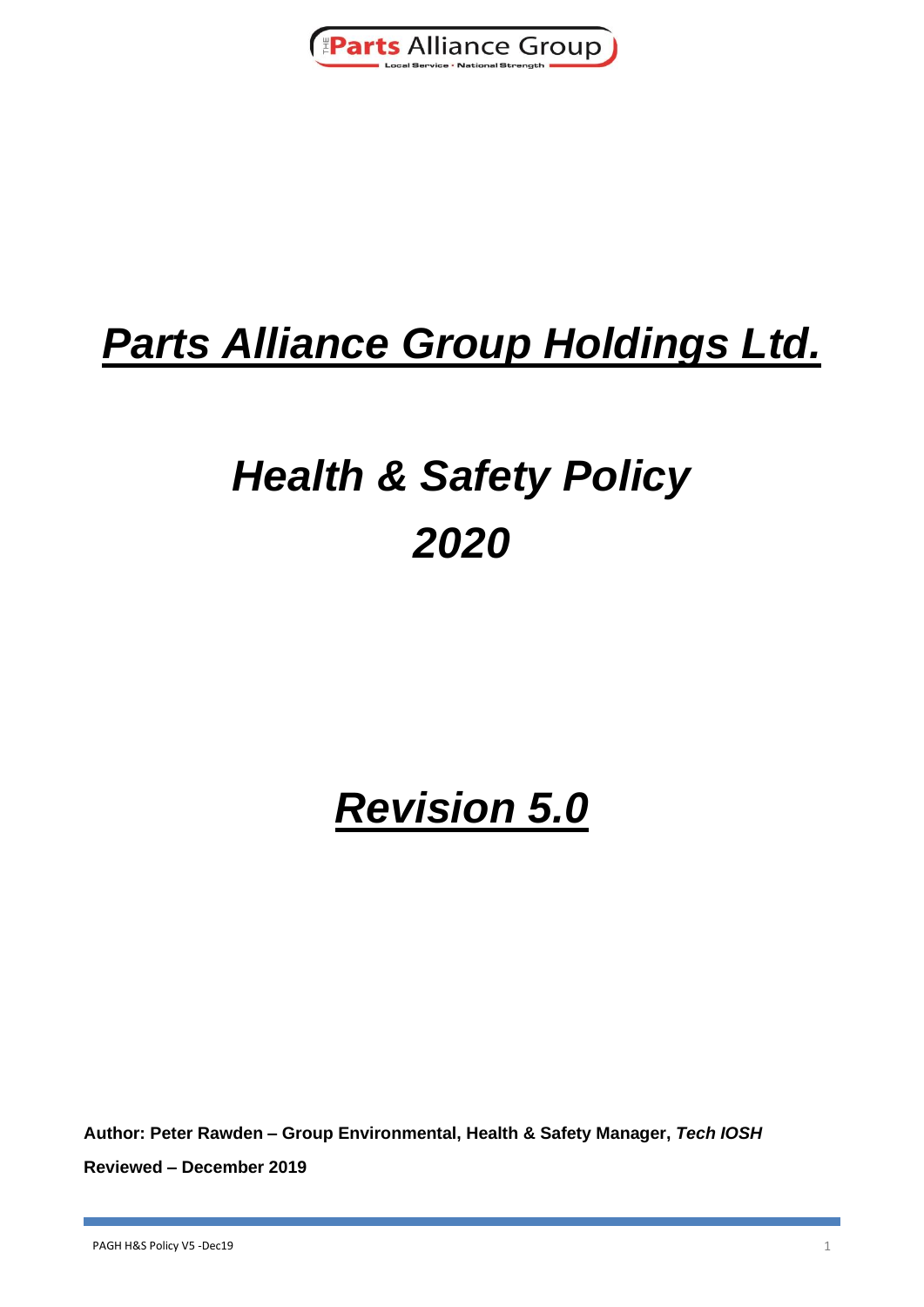

### **Contents**

- 1. Health & Safety Policy Statement
- 2. Requirements for Effective Health and Safety Management
- 3. Health & Safety Executive Core Elements
- 4. Company Structure & Organisation
- 5. Responsibilities
	- 5.1. Chief Operating Officer
	- 5.2. Operational Support Director
	- 5.3. Health, Safety & Environmental Manager & Officer

5.4. Senior Directors, Regional Directors, Area Managers & Branch Management Teams

- 5.5. All Employees
- 6. Terms of Reference
- 7. Arrangements
	- 7.1. Careless/unsafe behaviour
	- 7.2. Imminent danger
	- 7.3. Fire
	- 7.4. Slips, Trips & Falls
	- 7.5. Work Equipment
	- 7.6. Manual Handling
	- 7.7. Electricity
	- 7.8. Housekeeping & Cleaning
	- 7.9. Stacking & Storage
	- 7.10. Working at Height
	- 7.11. Hazardous Substances
	- 7.12. Forklift Trucks
	- 7.13. Display Screen Equipment (DSE)
	- 7.14. Barrel Handling
- 8. Appendices
	- 8.1. Policy Statement Health & Safety Training
	- 8.2. Policy Statement The Provision of Health & Safety Information
	- 8.3. Policy Statement Arrangements for Young Persons at Work

8.4. Policy Statement - Consultation with Employees on matters relating to Health & Safety at Work

- 8.5. Policy Statement Personal Protective Equipment (PPE)
- 8.6. Policy Statement New and Expectant Mothers
- 8.7. Policy Statement Accident Investigation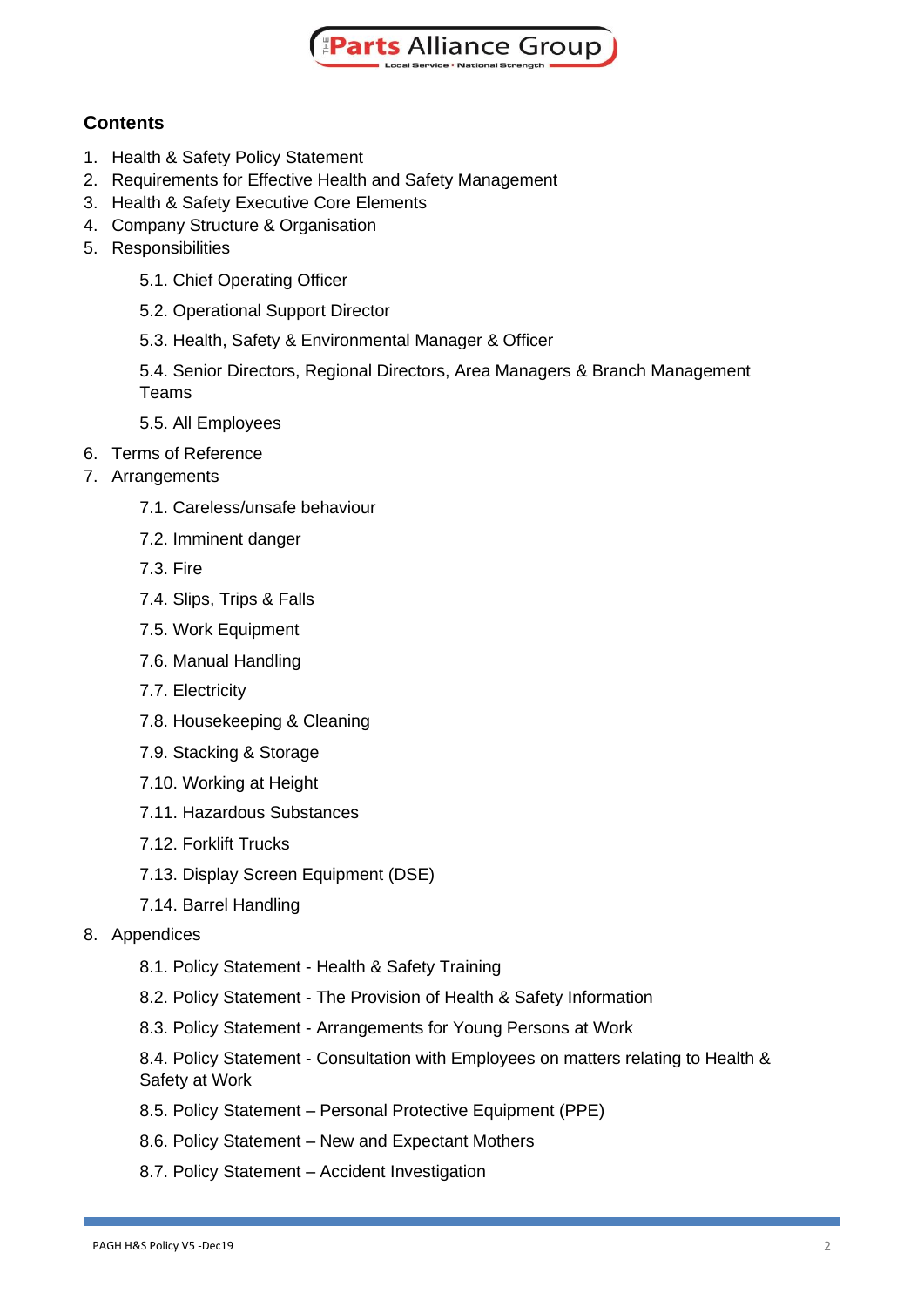

#### **1. Health & Safety Policy Statement**

*PA Group Holdings Ltd (PAGH) and its Holding and all Subsidiary Companies, are committed to a policy of effectively managing all aspects of Health, Safety and Welfare. This commitment extends to all Business Units, Branches, employees and others affected by our operations.*

PAGH recognises that achieving high standards of Health & Safety is an integral part of Business performance. Whilst all statutory provisions will be complied with as a minimum, the Company will take all reasonably practicable measures to ensure continual improvement in Health and Safety standards by setting appropriate objectives and targets.

Management accepts that it has the overall responsibility for Health, Safety and Welfare. The Directors will ensure that such resources, facilities, finances, information, instruction, training and supervision are provided, as is necessary, to minimise the risk of injury or ill health and to maintain a positive Health & Safety culture and performance throughout the Company.

Management at each Branch is responsible for the implementation of this Policy and for ensuring risks to the Health & Safety of all persons are assessed and safe systems of work devised in line with this Policy.

The Company is also committed to ensuring that the behaviour of our people, at all levels, is consistent with an improving safety culture.

Our vision is to create and maintain an environment where care for our people, and those who work with us, is our top priority; where the belief that all accidents are preventable prevails.

All employees and contractors are expected to co-operate with PAGH in the implementation of this Policy. They will ensure that their own work, so far as is reasonably practicable, is carried out with minimum risk to themselves or others.

Consultation with staff and operatives will be structured to ensure feedback is encouraged to continually improve safe systems of work and prevention of ill-health.

This Policy Statement will be issued to all employees, uploaded to the internal Company Intranet, displayed prominently at all workplaces and be available on request to all interested parties. The organisation and arrangements for implementation of the Policy will also be available on the Intranet and at all workplaces for reference by any employee as required.

The Health & Safety Policy is continually being monitored and developed and will be formally reviewed annually, though on exception amendments may be implemented at other times as required by legislative changes or work practices.

#### **Neil Croxson**

**President & Chief Operating Officer, The Parts Alliance Group Holdings (PAGH)**

Sianed:

Dated: 27 January 2020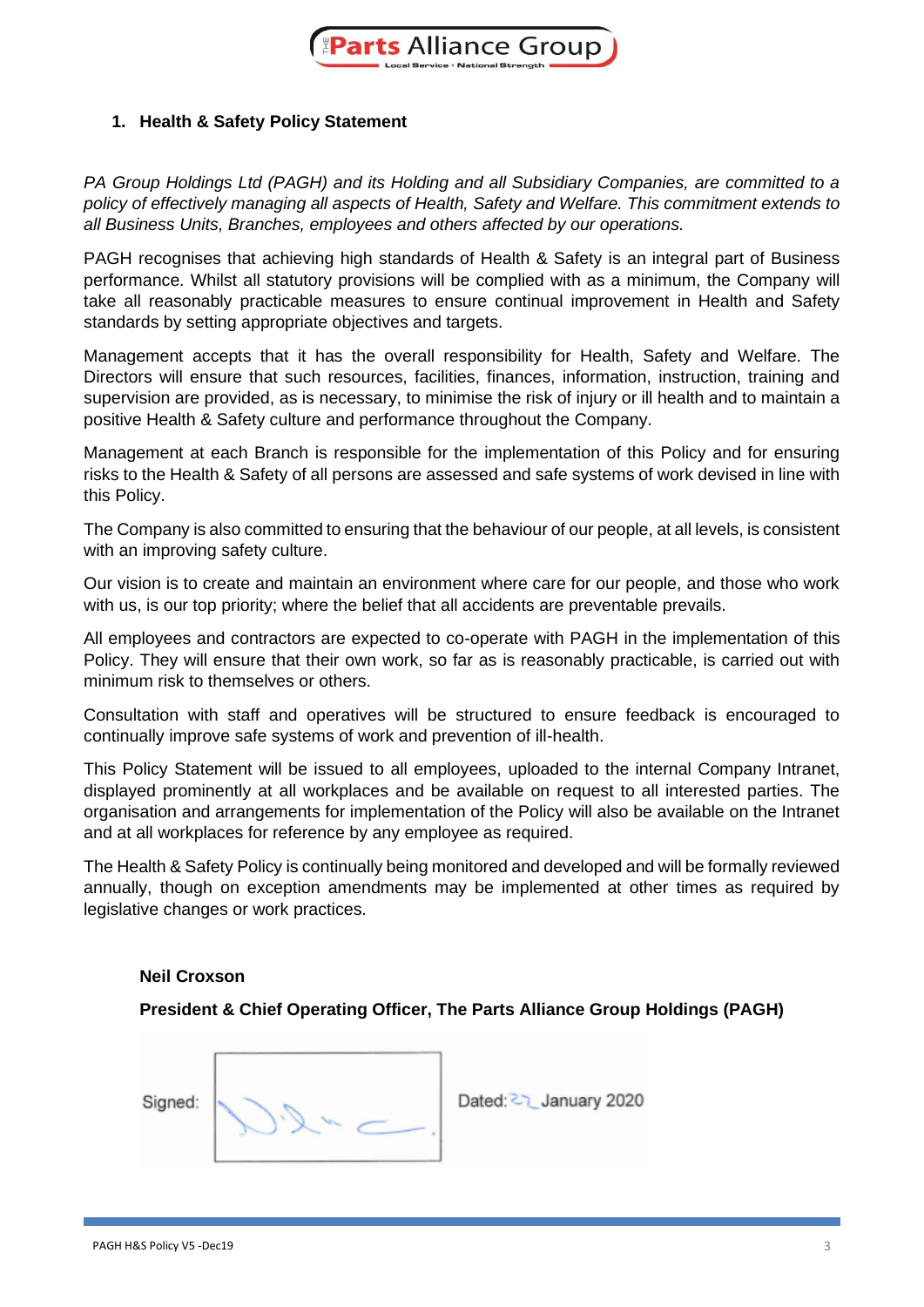

#### **2. Requirements for Effective Health and Safety Management**

The Management of Safety and Health is as much an integral element of management responsibility as Operational, Financial, Facilities, Quality and Environmental Management. Safety and Health Management is concerned with conserving resources by minimizing losses arising from accidents and from injury and ill health to people - both employees and others.

PAGH acknowledges its duty to comply with the Health & Safety at Work etc Act 1974. PAGH will do all that is reasonably practicable to provide a safe and healthy working environment to all employees and non-employees i.e. visitors, contractors etc., paying particular attention to:

- **•** Provide adequate resources to maintain health & safety.
- Carry out risk assessments and review them when necessary.
- Provide and maintain safe plant and systems of work.
- Safe use, storage, handling and transportation of articles and substances.
- **•** Provide employees with adequate information, instruction, training and supervision as is necessary to secure their safety and health at work and that of others who may be affected by their actions.
- Make adequate provision and arrangements for welfare facilities at work.
- Keep the workplace safe and ensure that access and exits are safe and without risk.
- Monitor safety performances to maintain agreed standards.

In addition to the above objectives the Executive expects Directors and Managers at all levels, throughout PAGH to:

- Ensure that everything reasonably practicable is done to prevent injury to personnel, damage to property and to protect individuals from hazards at work. This includes members of the general public, legitimate visitors, contractors and their employees.
- Ensure that all employees are aware that it is their duty to do everything they can to prevent injury and to ensure the health, safety and welfare of themselves and their colleagues.

To sustain the level of importance given to Safety, Health and the Environment it is imperative that a supportive culture is in place throughout PAGH. To achieve this all Directors and Managers are to ensure that due attention is paid to the following areas:

**CONTROL** - Procedures are in place to plan, measure, audit and review performance.

**CO-OPERATION** - Awareness, participation in a commitment to a healthy and safe working environment will be actively encouraged.

**COMMUNICATION** - An effective means of communication on safety and health matters is to be established.

**COMPETENCE** - Specific and general awareness training is to be available to all staff to ensure that they are competent to undertake any task assigned to them.

**RISK MANAGEMENT** - The Management of Health & Safety at Work Regulations 1999 requires the identification of hazards and the suitable and sufficient assessment of risks. Assessments must lead to management action to ensure those risks are controlled and kept as low as reasonably practicable.

Safety, Health and the Environment are a line management responsibility and the Executive expects both Directors and Managers to take steps to ensure that every employee, at all levels throughout PAGH are aware of its policy and objectives. The company will be adopting the HSE Core Elements tool (HSG 65) to work in conjunction with all new and existing risk management systems.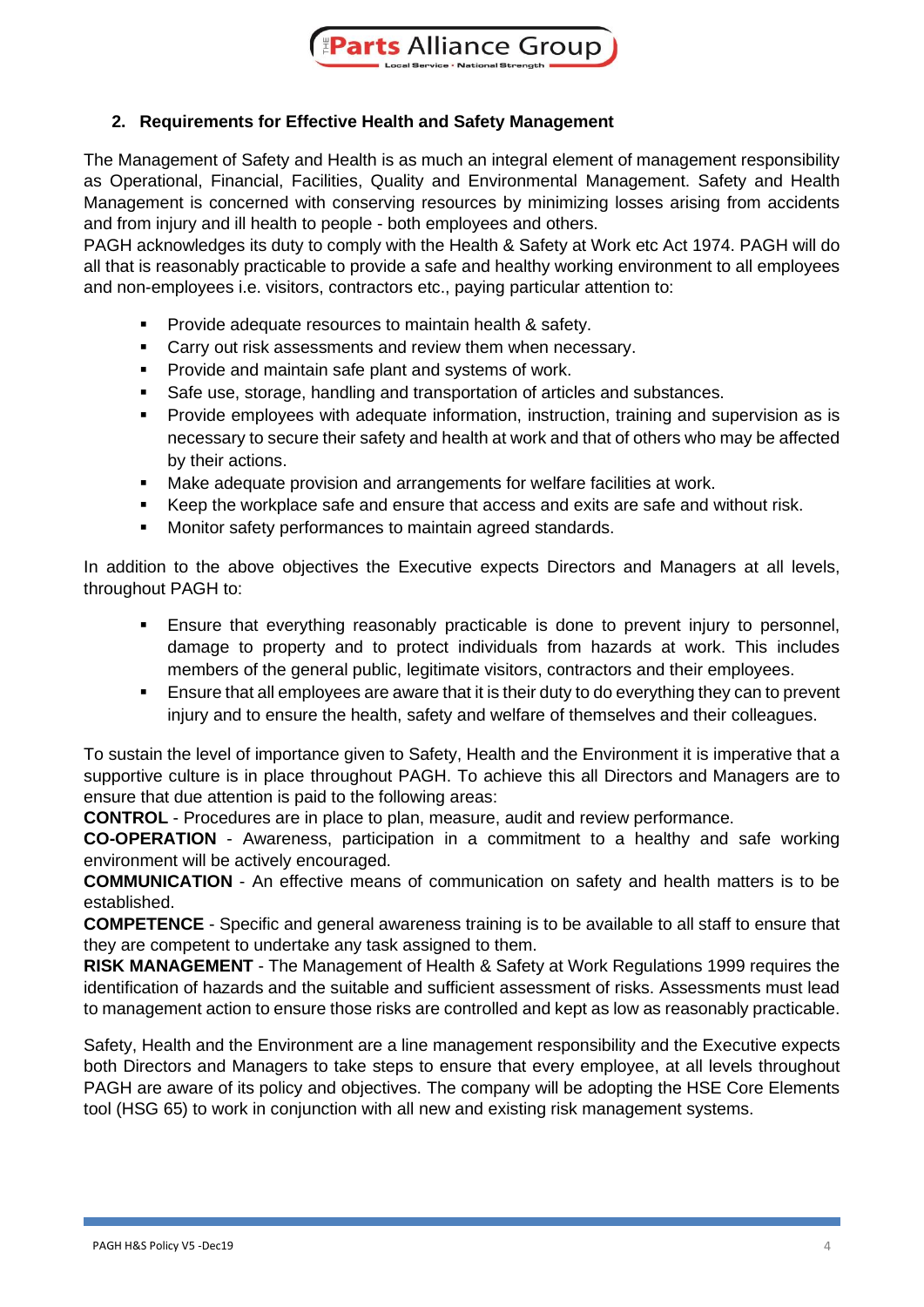

#### **Policy Review Procedures**

In order for the Policy to be an effective tool for communicated Health, Safety and Welfare to all its employees, PAGH will have written procedures in place to review and update this Policy when it is deemed necessary either by Management, Employees or any significant changes to statutory requirements under current legislation, or any new legislation which may come into force in the future.

#### **3. Health & Safety Executive (HSE) Core Elements**

PAGH has a legal duty to put in place suitable arrangements to manage for health and safety. As this can be viewed as a wide-ranging, general requirement HSE encourages a common-sense and practical approach. *It should be part of the everyday process of running the organisation and an integral part of workplace behaviours and attitudes*.

The keys to effectively managing for health and safety are:

#### **Leadership and management (including appropriate business processes) and a trained/skilled workforce operating in an environment where people are trusted and involved.**

The HSE advocates that all these elements, underpinned by an understanding of the profile of risks the organisation creates or faces, are needed. This links back to wider risk management and can be pictured in the following diagram:



**"Success hinges on the attitudes and behaviours of people in the organisation."**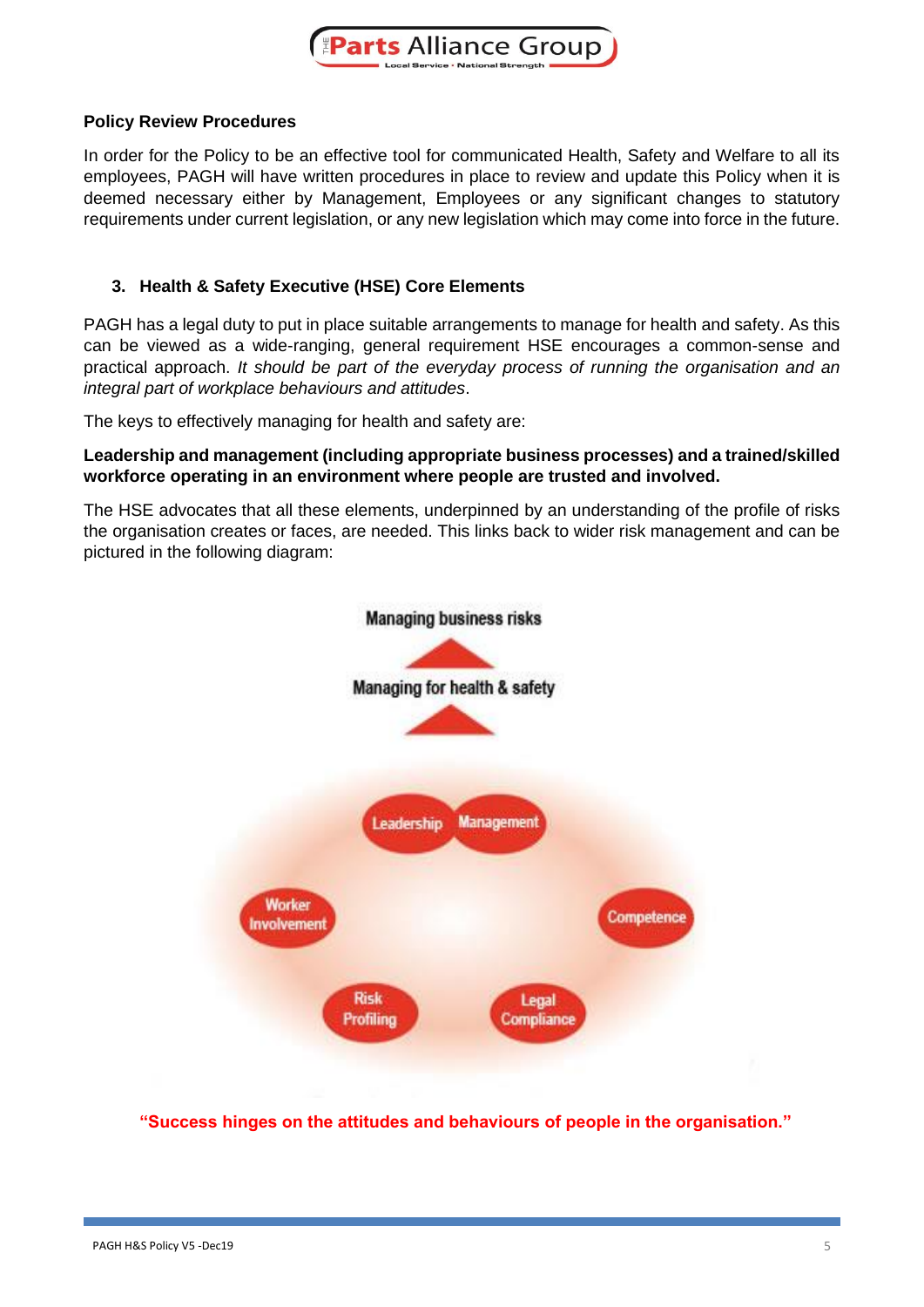

#### **4. Company Structure & Organisation**

The Health and Safety at Work etc. Act 1974, also referred to as HSWA, is the primary piece of legislation covering occupational health and safety in the UK. Under HSWA, employers have a duty to provide a safe place of work and protect the health and safety of their employees and others that may be affected by their work activities. It also places duties on employees to cooperate with their employer, so far as is necessary, to enable their employer to comply with his health and safety duties as set down under HSWA and under relevant legislation.

The effectiveness of the Safety Policy is dependent on the people who are responsible for ensuring that all aspects of work, whether in the Company offices or on the shop floor are carried out with due consideration for safety and with minimum risk to health. PAGH will ensure that this Policy is applied and is adopted by all operatives and visitors to sites.

Each individual person has a duty of care to themselves and other persons who may be affected by their actions or omissions.

Any recognised breach of Health and Safety legislation or any potential hazard observed while at work is to be reported.

In order that this can be achieved PAGH has a management structure as outlined below with individual responsibilities detailed on the following page.



*Please note this organogram is for diagrammatical use only, and levels do not necessarily indicate hierarchy.*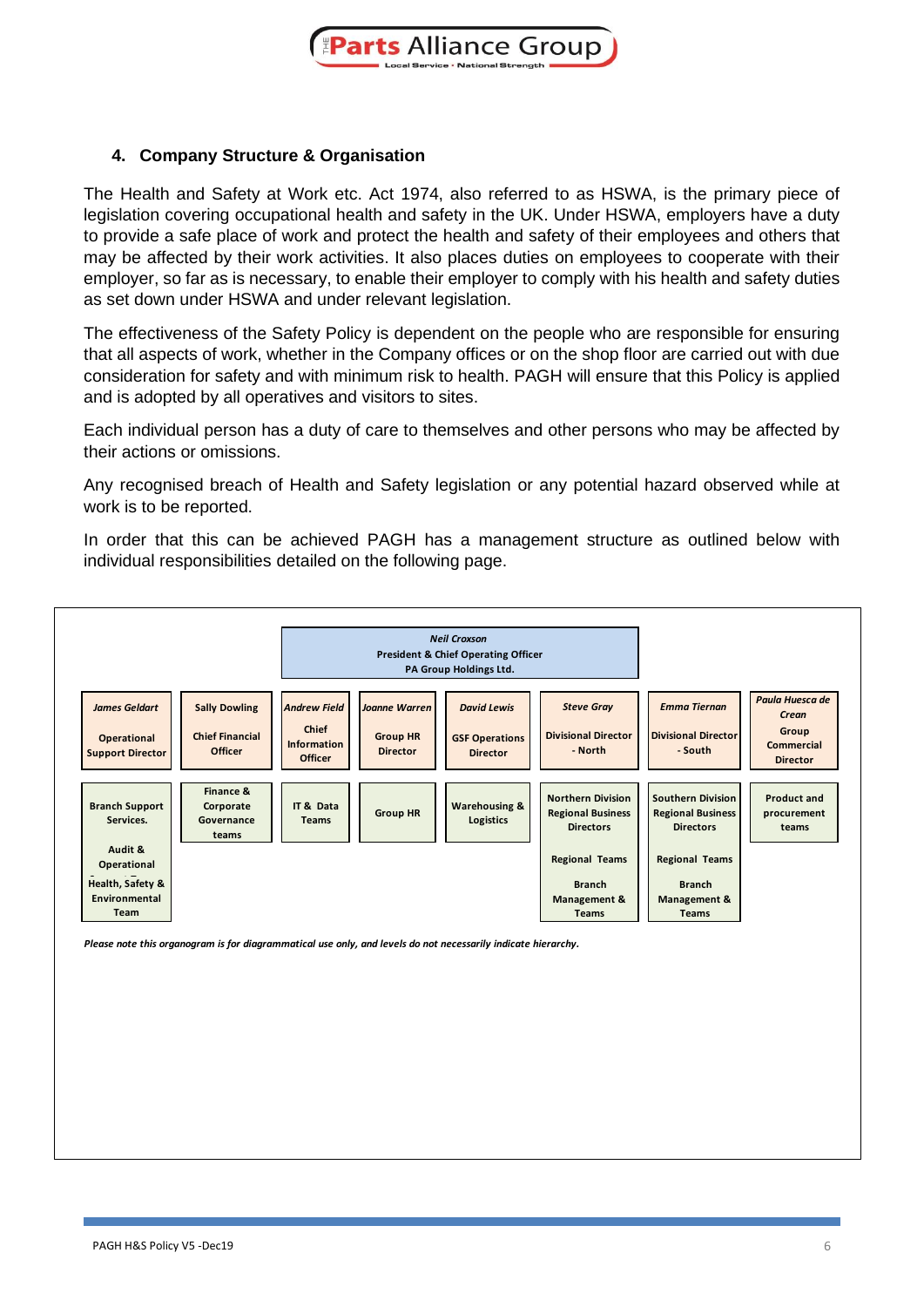

#### **5. Responsibilities**

**5.1 President & Chief Operating Officer (COO**) of PAGH is responsible for the overall arrangements and for ensuring that the Company's operations are executed at all times in such a manner as to ensure, so far as is reasonably practicable, the Health, Safety and Welfare of all employees and others who may be affected by its operations.

In particular, the Chief Operating Officer will:

- ➢ Ensure there is an effective Company Policy for Health and Safety and that all employees, contractors and temporary workers are made aware of their individual responsibility.
- $\triangleright$  To understand and ensure, through the appointment of competent persons, that the company's responsibilities as employers under the Health and Safety at Work etc. Act 1974 and any relevant Acts of Parliament and Statutory Instruments are met.
- ➢ To ensure that all Directors and Managers understand and fulfil their responsibilities regarding Health & Safety.
- $\triangleright$  Arrange for funds and facilities to meet the requirements of company policy and legislation.
- $\triangleright$  Make provision for adequate and appropriate training to be given to all employees. Either by line management teams or the Social Learning Platform.
- $\triangleright$  To ensure that notification and reporting procedures to the relevant statutory authorities are carried out.
- ➢ Set a personal example on all matters of Health & Safety.
- ➢ Delegate specific Health & Safety duties to the Operational Support Director.

**5.2 Operational Support Director** is accountable to the COO for all matters relating to Health, Safety and Welfare of employees and those affected by the Company's operations.

In particular, the Operational Support Director with regard to Health and Safety will:

- $\triangleright$  Understand and ensure that the implications and duties imposed by new Acts of Parliament, Statutory Instruments, HSE Guidance Notes and Codes of Practice are brought to the attention of the Directors.
- $\triangleright$  To bring Company related Health & Safety matters to the attention of the Directors at regular intervals.
- ➢ To ensure that good communications exist between employer and employees and are maintained.
- ➢ Liaise with the persons appointed in the role of Safety Managers and Officers over the full range of their duties and responsibilities, with respect to inspections, audits, report recommendations, changes in legislation and advice obtained from other sources.
- ➢ Ensure adequate means of distributing and communicating Health, Safety and Welfare information obtained for the HSE, Safety organisations and Trade associations regarding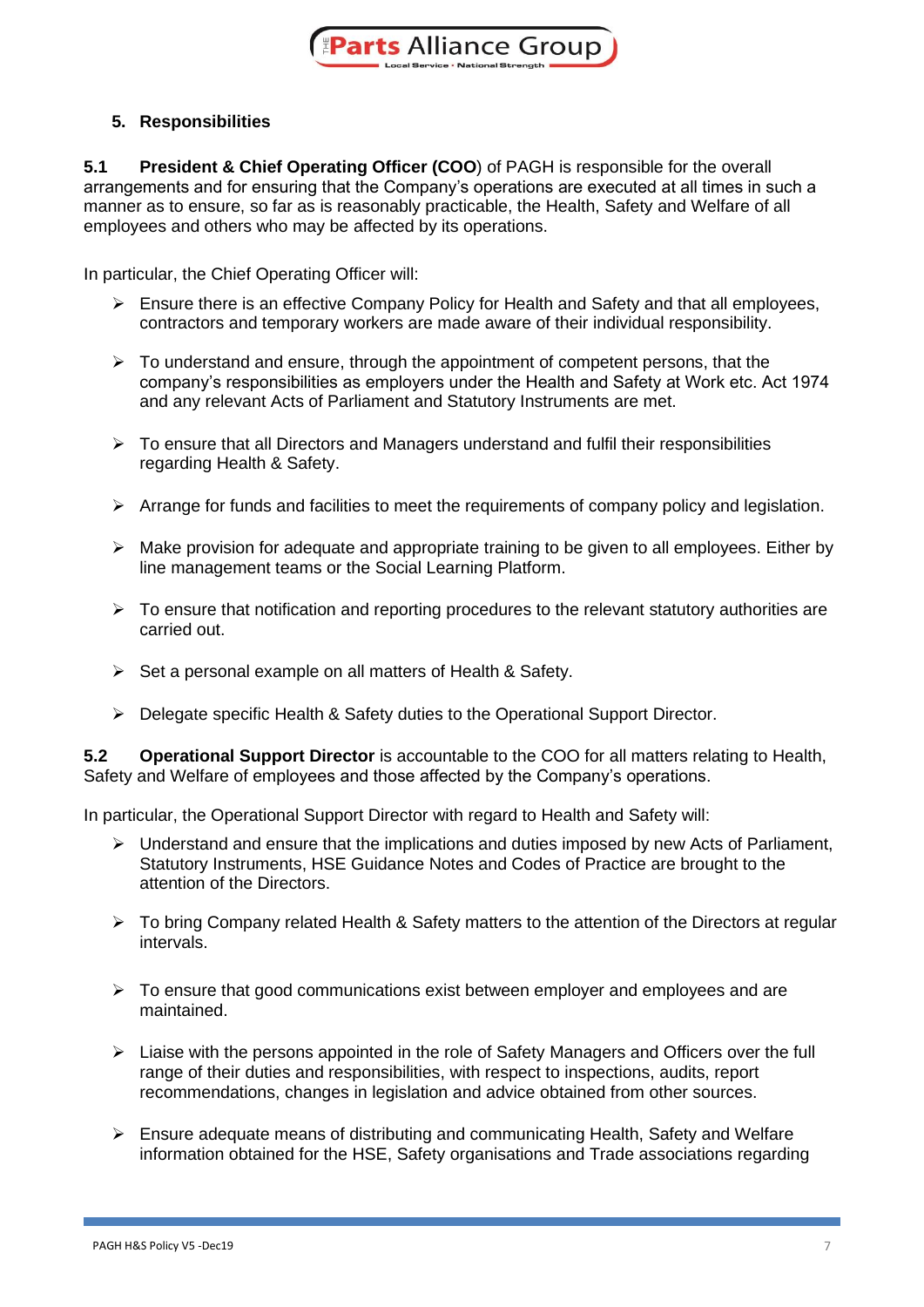

new techniques of accident prevention, new legislation requirements and codes of practice etc.

- $\triangleright$  Ensure that an adequate programme of training for health and safety is established and that the safety culture is encouraged amongst employees.
- ➢ Ensure that all teams comply with training allocated to them via the Social Learning Platform and complete on a timely basis.
- ➢ Implement Health & Safety Policy and Plan, including for Accident & Incident Investigation.
- ➢ Always set a personal example by using the correct personal protective clothing/equipment and following all safety requirements and procedures.

#### **5.3 Health, Safety & Environmental Managers / Officers**

The primary role of the Safety Manager / Officer is to advise Directors and Managers on all Safety, Health and Welfare matters to ensure the Company complies with its statutory obligations.

In particular, the Safety Managers/Officers will:

- ➢ Understand the application of the Health and Safety at Work, etc. Act 1974 and other legislation relevant to the Company's business.
- $\triangleright$  Keep up to date with changes in current legislation and to bring to the attention of the Directors any relevant new legislation.
- ➢ Formulate, review and amend Health & Safety Policy.
- ➢ Attend such courses/seminars run by external sources to enable accurate interpretation of legislation to enable implementation within the organisation.
- ➢ Ensure that all "assessments" as required by legislation are conducted and reviewed at relevant intervals and to maintain records of the same.
- $\triangleright$  To recommend control measures and advise on the standard of PPE issued to employees.
- ➢ Conduct Health & Safety Inspections and prepare reports of all the Company's operations.
- ➢ Immediately contact the Operational Support Director if situations are found, that in the opinion of the Safety Manager/Officer, require immediate rectification or the stopping of any operation.
- ➢ To notify the Operational Support Director if the corrective action agreed after any workplace inspection is not implemented by the arranged date.
- $\triangleright$  To carry out investigations into all accidents and near-miss incidents and to record the findings on the relevant forms.
- ➢ Advise the HSE and Insurers of all incidents reportable under RIDDOR.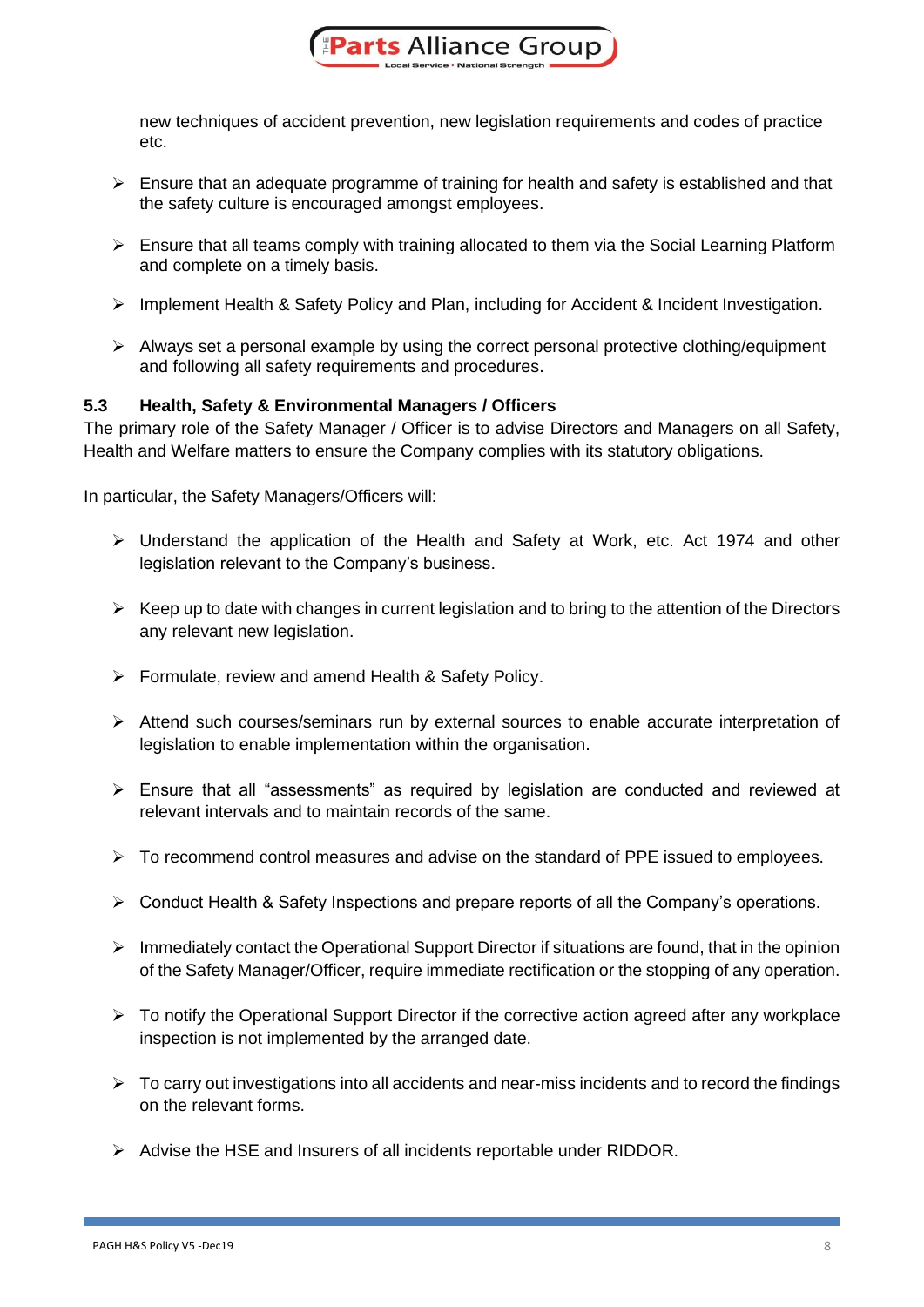- ➢ To arrange Health surveillance if deemed necessary.
- ➢ To highlight areas where training/certification is required to meet the standards imposed by Legislation, Approved Codes of Practice, or HSE guidance.
- $\triangleright$  To enforce and review Health & safety training modules and documents are completed via the Social Learning Platform and to communicate the information to the Directors/Managers where appropriate.
- ➢ To bring new techniques for improving health, safety and welfare to the attention of the Director responsible for health and safety.
- $\triangleright$  To set a personal example by wearing appropriate personal protective clothing/equipment and observing all safety requirements/procedures.

**5.4 Senior Directors, Regional Directors, Regional Managers & Branch Management Teams** Each Director / Manager / Department Head are responsible for their personal safety and that of all personnel under his or her authority, including others who may be affected by the company's activities.

In particular, they will:

- ➢ Understand and implement Company Health & Safety Policy.
- ➢ Appreciate the responsibilities of personnel under their authority and ensure that each employee knows his/her responsibility and are equipped to play their part.
- $\triangleright$  Conduct Risk Assessments on activities within their department ensuring that the methods and systems of work are safe. Also, that the necessary procedures, rules and regulations designed to achieve this are formulated, published and applied.
- $\triangleright$  Provide written instructions of work methods outlining potential hazards and precautions, and ensure they are complied with.
- ➢ Ensure accident and near miss reporting procedures are understood and complied with and assist with accident investigations where appropriate.
- ➢ Ensure all employees and sub-contractors are suitably trained/competent to carry out the prescribed task and that the necessary licenses/certificates of competence are in force and appropriate.
- ➢ Co-ordinate Health & Safety training activities and the provision of information to persons at work.
- ➢ Ensure the Statutory Notices, the Safety Policy, Insurance Certificate and the names of Appointed First Aiders are displayed and maintained in prominent locations.
- $\triangleright$  Ensure all Health & Safety training issued via the Social Learning Platform is completed in the timeframes allocated.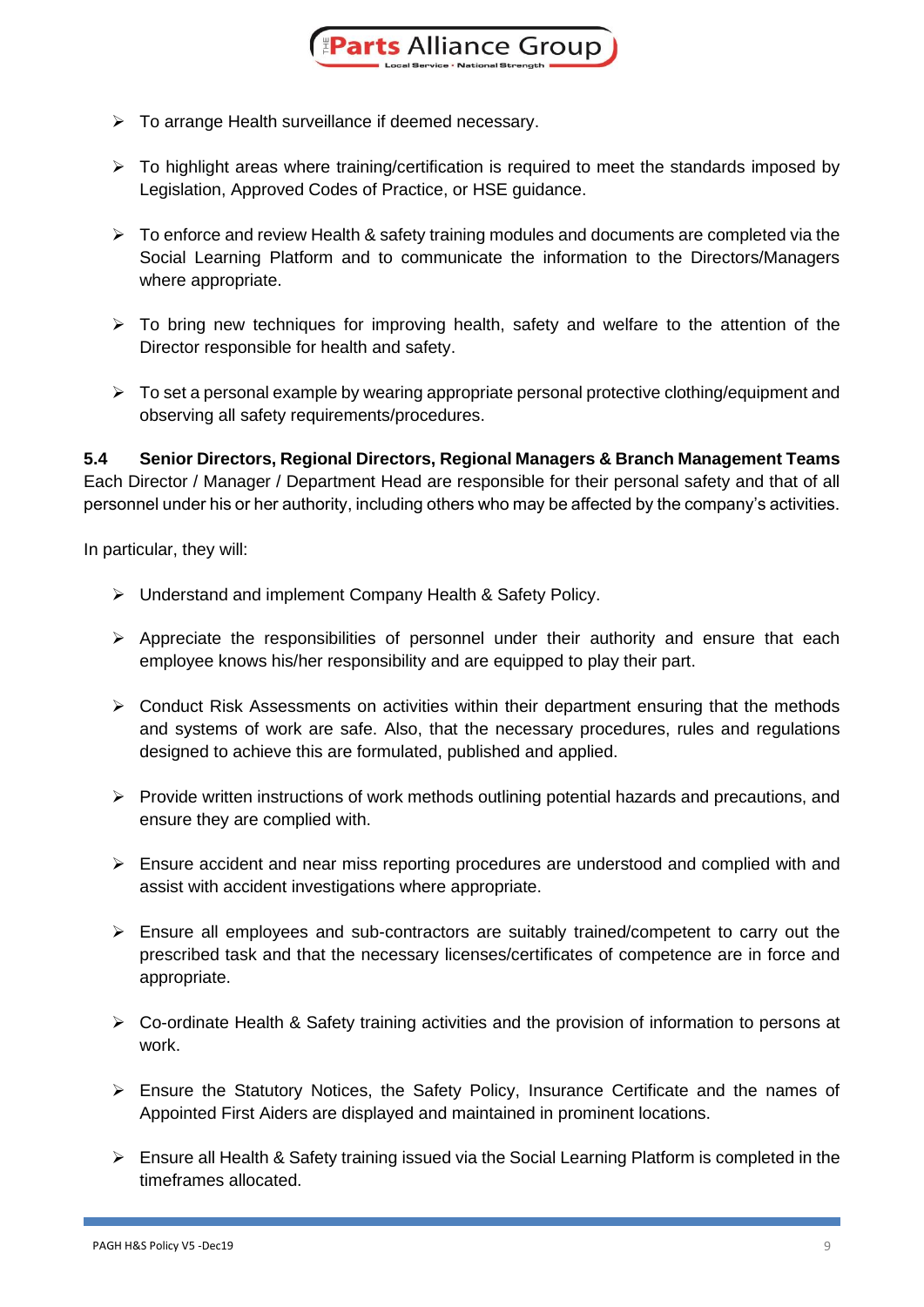

- ➢ Ensure that all new employees in the company are provided with a copy of the Policy Statement, receive such induction training as may be laid down in procedures, are issued with personal protective equipment as required and their personal responsibilities as set out in this document.
- $\triangleright$  Set a personal example with regard to health and safety matters.

#### **5.5 All Employees**

The Management of Health and Safety at Work Regulations 1992 (MHSWR) re-enacts the Health and Safety at Work etc. Act 1974, which places responsibilities on the employer and employees alike. In this connection, the Company reminds employees of their duties under Section 7 of the act:

#### ❖ *to take care for their own health and safety and that of others who may be affected by their acts or omissions.*

Additionally, employees must also co-operate with the company to enable it to discharge its own responsibilities successfully.

Furthermore, all employees are expected to:

- $\triangleright$  Carry out assigned tasks and duties in a safe manner, in accordance with instructions, and to comply with safety rules/procedures, regulations and codes of practice.
- $\triangleright$  To complete any Health & Safety training modules and documents issued to them via the social learning platform.
- $\triangleright$  If aware of any unsafe practice or condition, or if in any doubt about the safety of any situation, inform their supervisor.
- $\triangleright$  Obtain and use the correct tools/equipment for the work and not to use any that are unsafe or damaged. All tools, equipment and personal protective equipment must be stored in the approved place after use.
- $\triangleright$  Ensure that all guards are securely fixed, and that all safety equipment and personal protective clothing/equipment provided are used.
- ➢ Not to operate any plant or equipment unless authorised.
- $\triangleright$  To report any accident, near-miss, dangerous occurrence or dangerous condition to their line management.
- $\triangleright$  To switch off and secure unattended plant or equipment.
- ➢ To avoid improvised arrangements and suggest safe ways of eliminating hazards.
- ➢ Not to intentionally interfere with, misuse or wilfully damage anything provided for the purpose of Health & Safety at work.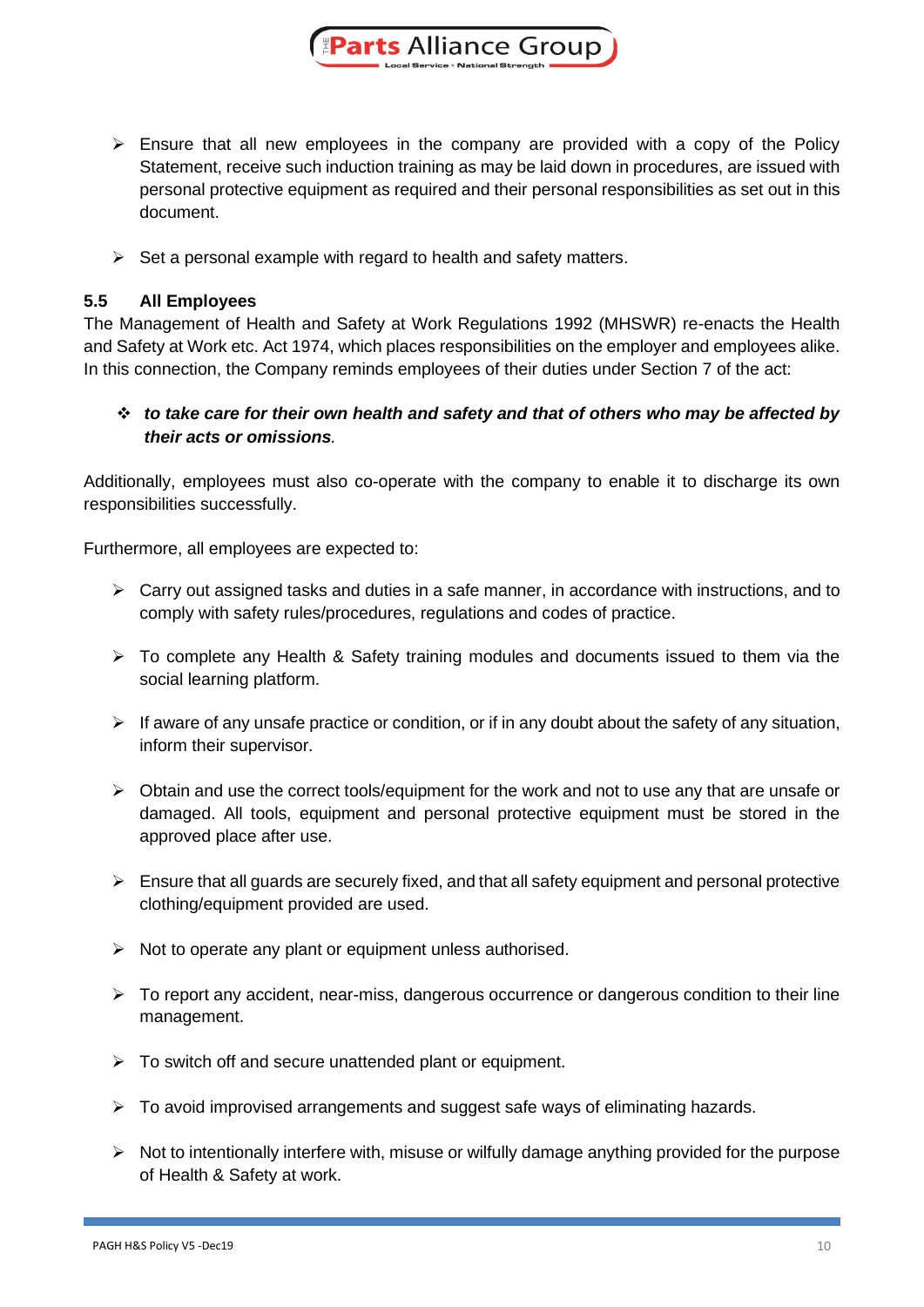

➢ Not to participate in horseplay or place fellow employees in danger by their actions.

#### **6. Terms of Reference**

#### **Health & Safety Instruction and Training**

Directors and Managers, in conjunction with the Health & Safety Manager/Officer, are responsible for the identification of the general and specific Health & Safety Instruction and Training needs of all persons at work.

#### **Health & Safety Information**

Managers, in conjunction with the Health & Safety Manager/Officer, will ensure the dissemination of comprehensible and relevant Health & Safety information to all persons at work. The Company Intranet will be regularly updated to provide all relevant Health & Safety information which can then be acquired or read by any persons at work.

#### **Joint Consultation**

Directors and Managers will ensure that there is an effective system for joint consultation with Employees on Health & Safety related issues.

#### **Risk Assessment, Method Statements (RAMS) and Safe Systems of Work**

The Company recognises its duty as an employer to undertake suitable and sufficient risk assessments which, in some cases, may lead to formally documented health and safety management systems, including the preventive and protective measures necessary to prevent or control exposure to hazards.

RAMS will be undertaken and, where necessary, appropriate preventive and protective measures prepared, documented and implemented by managers for those workplaces, activities and tasks where there is a risk of injury or occupational ill-health.

RAMS will be reviewed regularly.

All Staff will be given instruction on the appropriate RAMS on initial Induction and at regular intervals thereafter. This instruction will be recorded via the Social Learning Platform so that confirmation of understanding is electronically time and date stamped.

#### **Safety Monitoring and Hazard Reporting**

Managers will ensure there is an effective system of safety monitoring at individual locations, including regular workplace inspections. Recommendations arising from safety monitoring will be implemented as far as is reasonably practicable.

A formal procedure, whereby persons at work may report hazards and shortcomings in protection arrangements, will be maintained.

Near-miss/Hazard reporting can also be

#### **Accident and ill- Health Reporting, Recording and Investigation**

Managers will ensure there is an effective system for the reporting and recording of accidents and illhealth involving persons at work, visitors and contractors' employees in accordance with current legal requirements.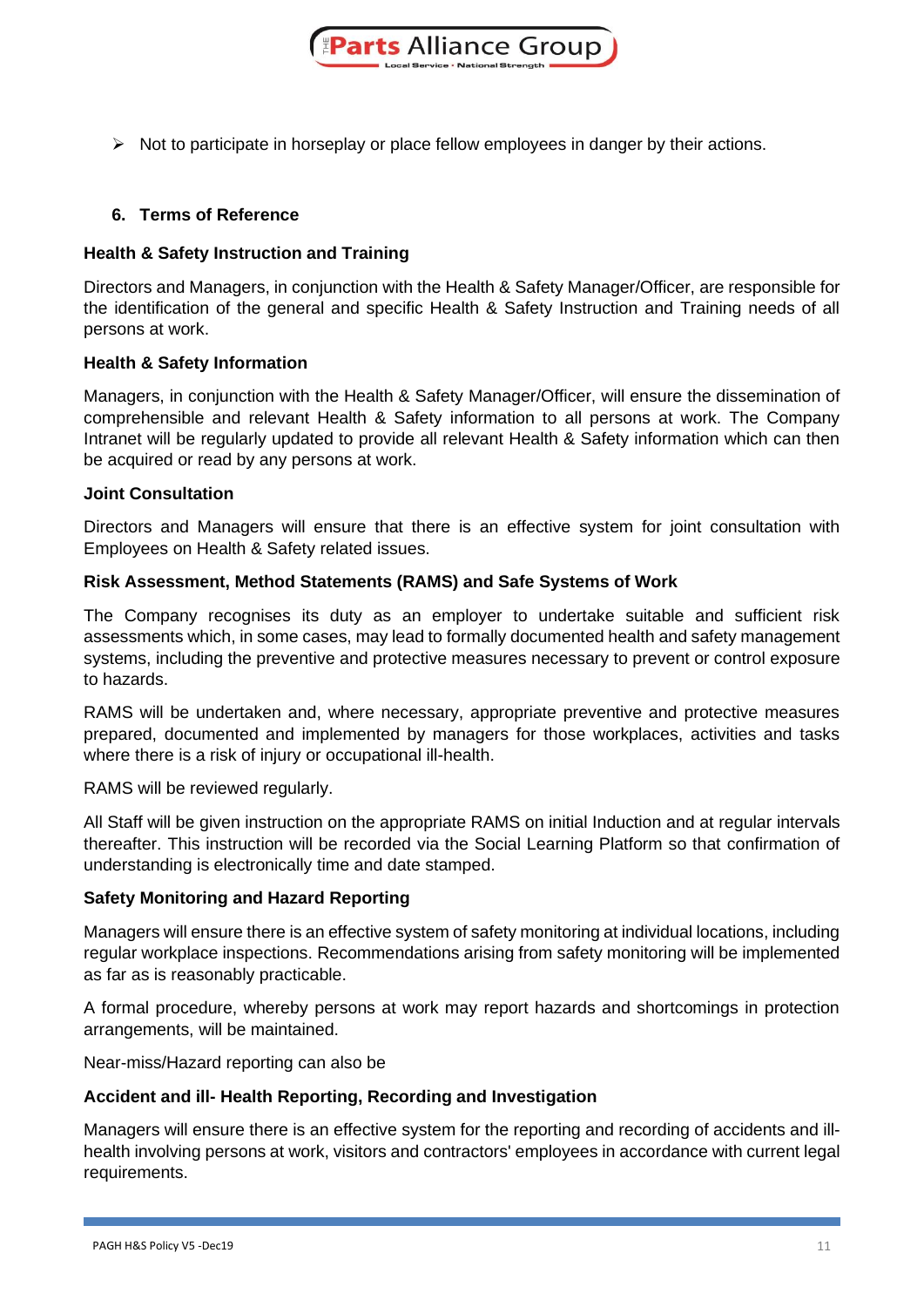

All accidents and cases of occupational ill-health must be investigated with a view to identifying the causes, both direct and indirect, and remedial measures to prevent recurrences. Remedial measures arising from investigation must be implemented forthwith.

#### **Welfare Provisions**

Managers will ensure that adequate welfare amenity provisions i.e. sanitation, hand washing, drinking water and facilities for taking meals, are provided and properly maintained in accordance with current legislation and procedures.

#### **First Aid Arrangements**

Managers will ensure adequate provision of first aid treatment for employees and other persons present. The company has in place fully qualified (HSE Approved) first aiders with on-going refresher training as required under the regulations and L74 codes of practice.

It is the responsibility of all first aid personnel to ensure adequate stocks of first aid supplies and ensure an appropriate and speedy treatment to the injured person.

All first aiders will be able to access written procedures from the H&S management systems and familiarise themselves with these procedures should an ambulance be required.

Special arrangements will be implemented should there be a need to evacuate an injured person from the cast area that is unable to be moved or may be unconscious.

#### **Occupational Health**

The Directors consider pro-active Occupational Health as a major part of the company's long-term strategy to combat work related illness and conditions. For the foreseeable future an Occupational Health Service will be available on an 'as and when' basis with the view to increase this service should it be deemed necessary.

#### **New Work Equipment and Project Work**

Managers will ensure that all new work equipment, processes and project work do not expose persons at work to risk of injury and/or ill-health. RAMS will be put in place and communicated to the relevant workforce prior to first use of equipment or start of new works.

#### **Maintenance of the Workplace, Equipment, Systems and Devices**

Managers will ensure there is a satisfactory and effective system for maintaining workplaces, equipment, safety systems and safety devices in an efficient state, in efficient working order and in good repair, including the frequent examination, testing and maintenance of any equipment and any safety systems and safety devices to such equipment.

#### **Emergency Procedures**

Managers will ensure that there is a formally established procedure to cover identified major emergencies, including the appointment of competent persons to oversee the implementation of any evacuation procedures.

#### **Contractors' activities**

Managers will ensure there is an effective procedure for regulating the activities of all Contractors in accordance with the Company's Health & Safety Procedures.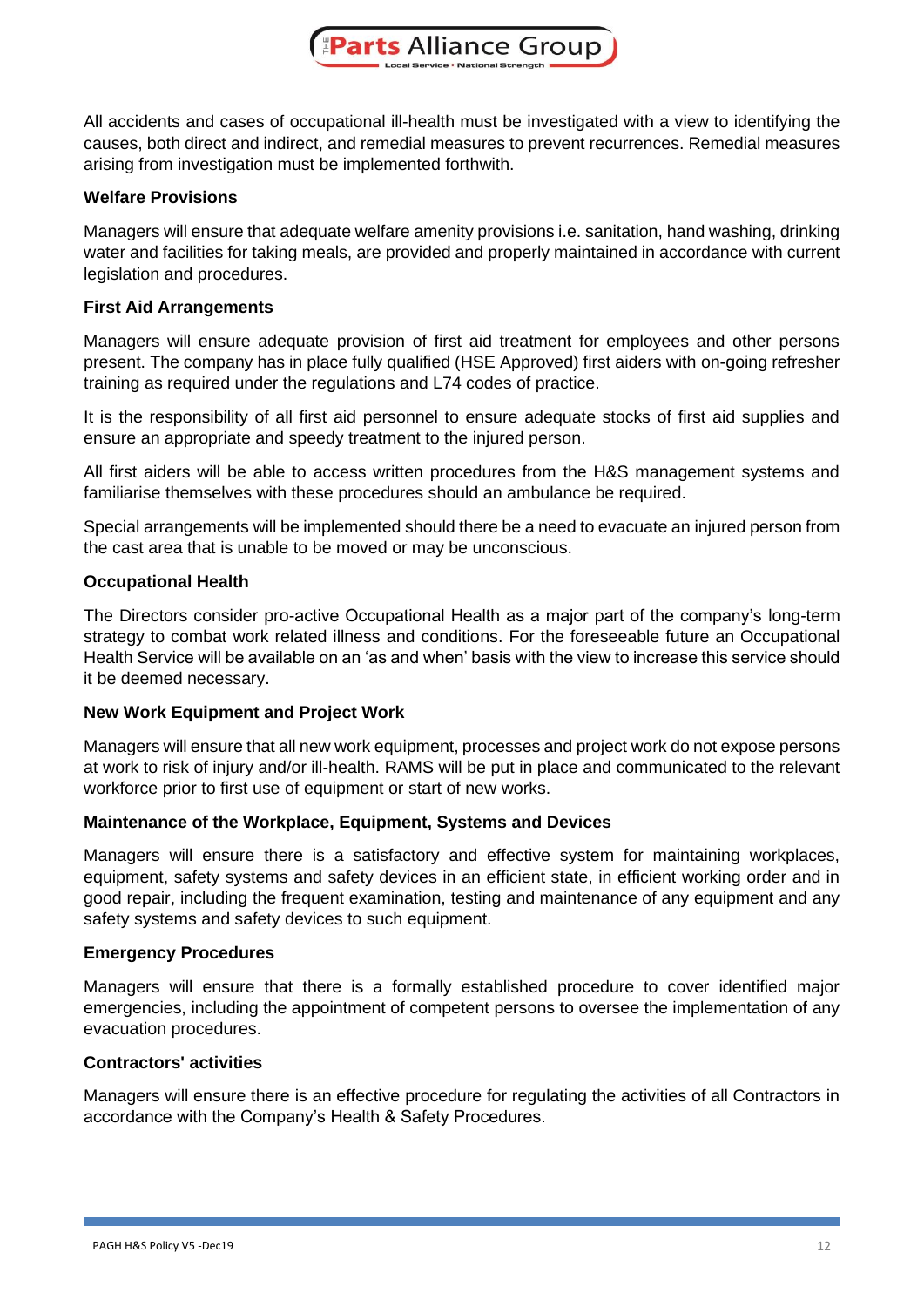

#### **Hazardous Substances**

Managers will ensure that substances classified as 'hazardous to health' are identified, assessed and controlled in such a way as to prevent risk of injury or ill-health to persons at work during their use, handling, storage or transport at work.

Managers will ensure that flammable and explosive substances are identified and controlled in such a way as to prevent the risk of fire and explosion during their use, handling, storage or transport at work.

Managers will ensure that sufficient information relating to the hazards and precautions necessary in the use handling, storage and transport of hazardous substances is provided to persons at work who may be exposed to such substances.

#### **Security and Violence at Work**

Managers will take all reasonably practicable measures to protect all persons at work from physical assault, harassment, bullying, and vandalism, theft of property and arson.

#### **Fire Prevention and Protection**

Managers will ensure that arrangements for fire prevention and protection are adequate and maintained. Fire drills will be undertaken on at least a twice-yearly basis.

Fire Risk Assessments will be undertaken throughout the company and reviewed annually thereafter.

Managers will ensure that there are competent fire marshals in place to deal with a mass evacuation from both warehouse and office areas in accordance with the fire procedures.

Predominantly the branch manager (or designated manager) on site will have direct responsibility to liaise with the emergency services and co-ordinate the evacuation.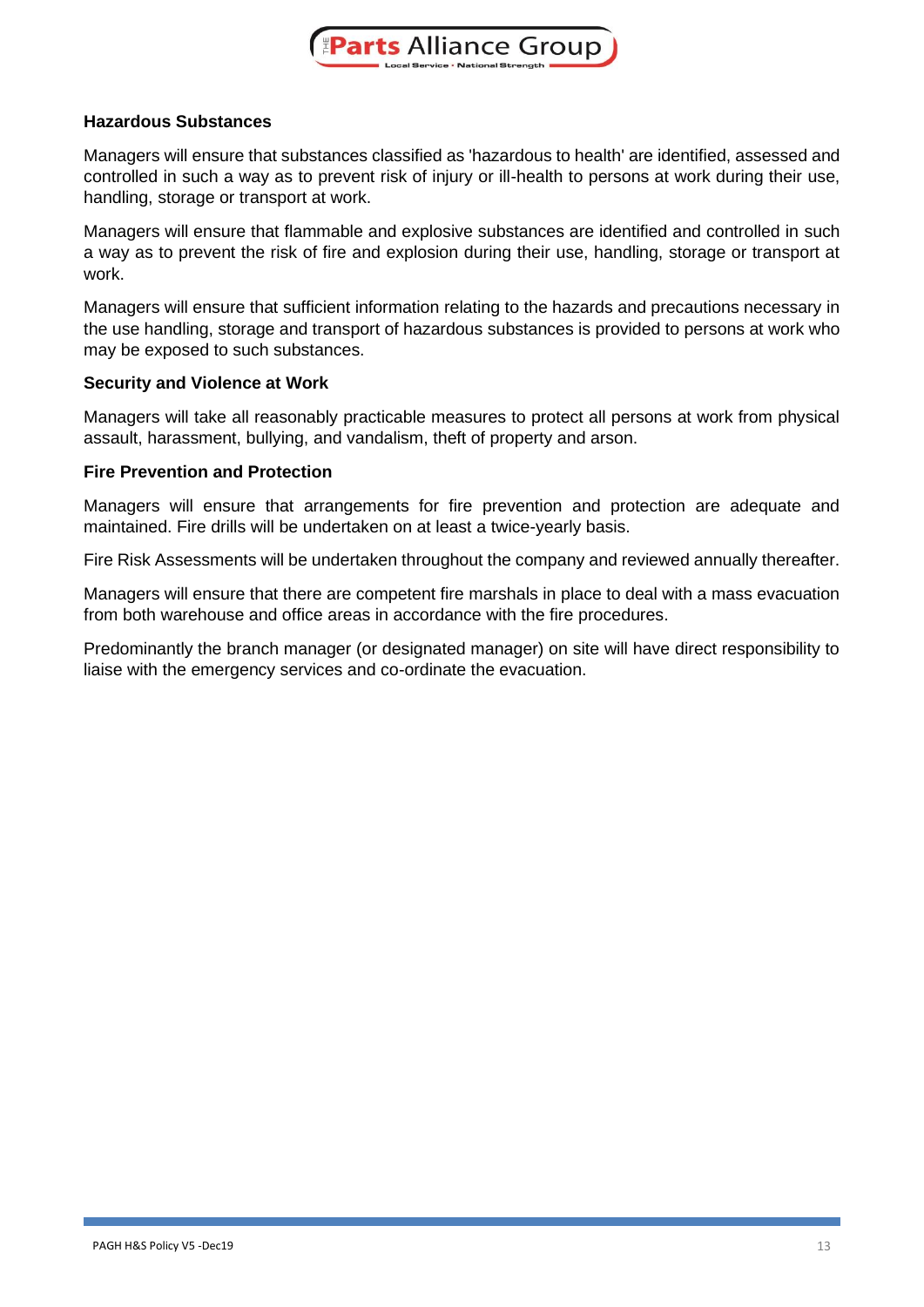

#### **Current Health & Safety Legislation**

The following statute and regulations ('the relevant statutory provisions') apply to the Company's operations and activities.

- Health and Safety at Work etc. Act 1974
- Confined Spaces Regulations 1997
- Control of Substances Hazardous to Health Regulations 1999
- Control of Noise at Work Regulations 2005
- Electricity at Work Regulations 1989
- Employers' Liability (Compulsory Insurance) Regulations 1999
- Environmental Protection Act 1990
- Health and Safety (Consultation with Employees) Regulations 1996
- Health and Safety (Display Screen Equipment) Regulations 1992
- Health and Safety (Safety Signs and Signals) Regulations 1996
- Health and Safety (First Aid) Regulations 1981
- Health and Safety (Information for Employees) Regulations 1998
- Highly Flammable Liquids and Liquefied Petroleum Gases Regulations 1972
- Lifting Operations and Lifting Equipment Regulations 1998
- Management of Health and Safety at Work Regulations 1999
- **Manual Handling Operations Regulations 1992**
- Personal Protective Equipment at Work Regulations 1992
- Provision and Use of Work Equipment Regulations 1998
- Reporting of Injuries, Diseases and Dangerous Occurrences Regulations 1995
- Safety Representatives and Safety Committees Regulations 1977
- Working Time Regulations 1998 Workplace (Health, Safety and Welfare) Regulations 1992
- Work at Height Regulations 2005
- Regulatory Reform (Fire Safety) Order 2005
- Safety, Health and Welfare at Work Act 2005 **(ROI)**
- Safety, Health and Welfare at Work (General Application) Regulations 2007 **(ROI)**
- Guidance on the SHWW (Reporting of Accidents and Dangerous Occurrences) Regulations 2016 **(ROI)**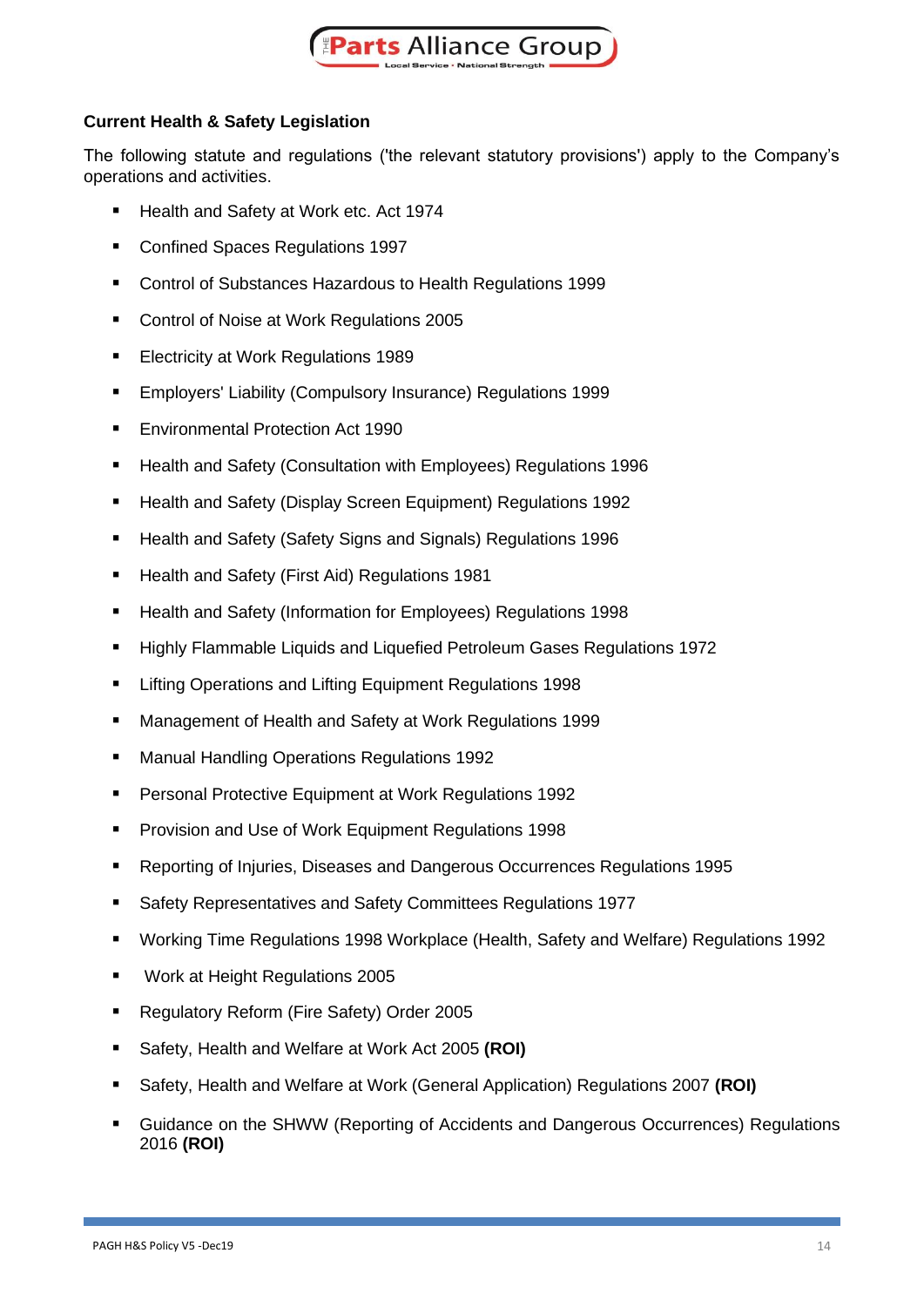

### **7. Arrangements**

The Hazards that can arise and the precautions necessary on the part of all persons at work:

| Hazards: 7.1                   | <b>Precautions DO:</b>                                                                                                                                                                                                                                                                                                                                                                                                                                                                                                                                                                                                                                                                                                                                       | <b>Precautions DO NOT:</b>                                                                                                                                                                                                                                                                                                                                                                           |
|--------------------------------|--------------------------------------------------------------------------------------------------------------------------------------------------------------------------------------------------------------------------------------------------------------------------------------------------------------------------------------------------------------------------------------------------------------------------------------------------------------------------------------------------------------------------------------------------------------------------------------------------------------------------------------------------------------------------------------------------------------------------------------------------------------|------------------------------------------------------------------------------------------------------------------------------------------------------------------------------------------------------------------------------------------------------------------------------------------------------------------------------------------------------------------------------------------------------|
| <b>Behavior</b>                | Careless/Unsafe  1. Take reasonable care for your health<br>and safety and that of other persons,<br>including members of the public.<br>2. Co-operate with management to enable $ 2$ .<br>them to comply with legal requirements. $ 3$ .<br>3. Keep your working area clean and tidy.<br>4. Wear protective clothing/equipment<br>provided as instructed.                                                                                                                                                                                                                                                                                                                                                                                                   | Intentionally or recklessly interfere with or<br>1.<br>misuse anything provided for the purpose<br>of health and safety at work.<br>Ride on Forklifts or trolleys.<br>Remove guards from machinery.<br>Walk on slippery floors or paths, especially<br>4.<br>when wet.                                                                                                                               |
| Hazards: 7.2                   | <b>Precautions DO:</b>                                                                                                                                                                                                                                                                                                                                                                                                                                                                                                                                                                                                                                                                                                                                       | <b>Precautions DO NOT:</b>                                                                                                                                                                                                                                                                                                                                                                           |
| Imminent Danger <sup>1</sup> . | Inform your immediate manager of any 1.<br>work situation which represents a<br>serious and immediate danger or where <sup>[2.]</sup><br>there may be a shortcoming in<br>management's protection<br>arrangements.                                                                                                                                                                                                                                                                                                                                                                                                                                                                                                                                           | Attempt to enter any area you are not<br>authorized to enter.<br>Attempt to operate a machine or any piece<br>of equipment you are not authorized or<br>trained to use.                                                                                                                                                                                                                              |
| Hazards: 7.3                   | <b>Precautions DO:</b>                                                                                                                                                                                                                                                                                                                                                                                                                                                                                                                                                                                                                                                                                                                                       | <b>Precautions DO NOT:</b>                                                                                                                                                                                                                                                                                                                                                                           |
| Fire                           | 1. Operate the nearest fire alarm on<br>discovering a fire.<br>2. Leave the workplace immediately by<br>the nearest available exit on hearing<br>the fire alarm and report to your<br>Manager/ Fire Marshall at your<br>evacuation safety point.<br>3. Store flammable substances safely and 5.<br>separately.<br>4. Store wastepaper and packaging<br>materials in the bins provided.<br>Dispose of cigarette ends carefully.<br>5.<br>6. Report defective electrical sockets,<br>plugs, wiring and appliances to your<br>Manager.<br>7. Keep fire exits unobstructed.<br>8. Ensure you are aware of the<br>evacuation procedure and means of<br>escape together with your assembly<br>point.<br>9. Ensure adequate ventilation when<br>charging batteries. | 1. Store flammable materials carelessly.<br>2. Allow waste to build up near fire exits or<br>ignition sources.<br>3. Willfully use or misuse firefighting<br>equipment.<br>4. Use electrical equipment that is faulty or if<br>the cable is worn or scuffed.<br>Smoke in non-smoking areas.<br>Overload electrical sockets.<br>6.<br>Block or obstruct walkways, extinguishers<br>and/or fire exits. |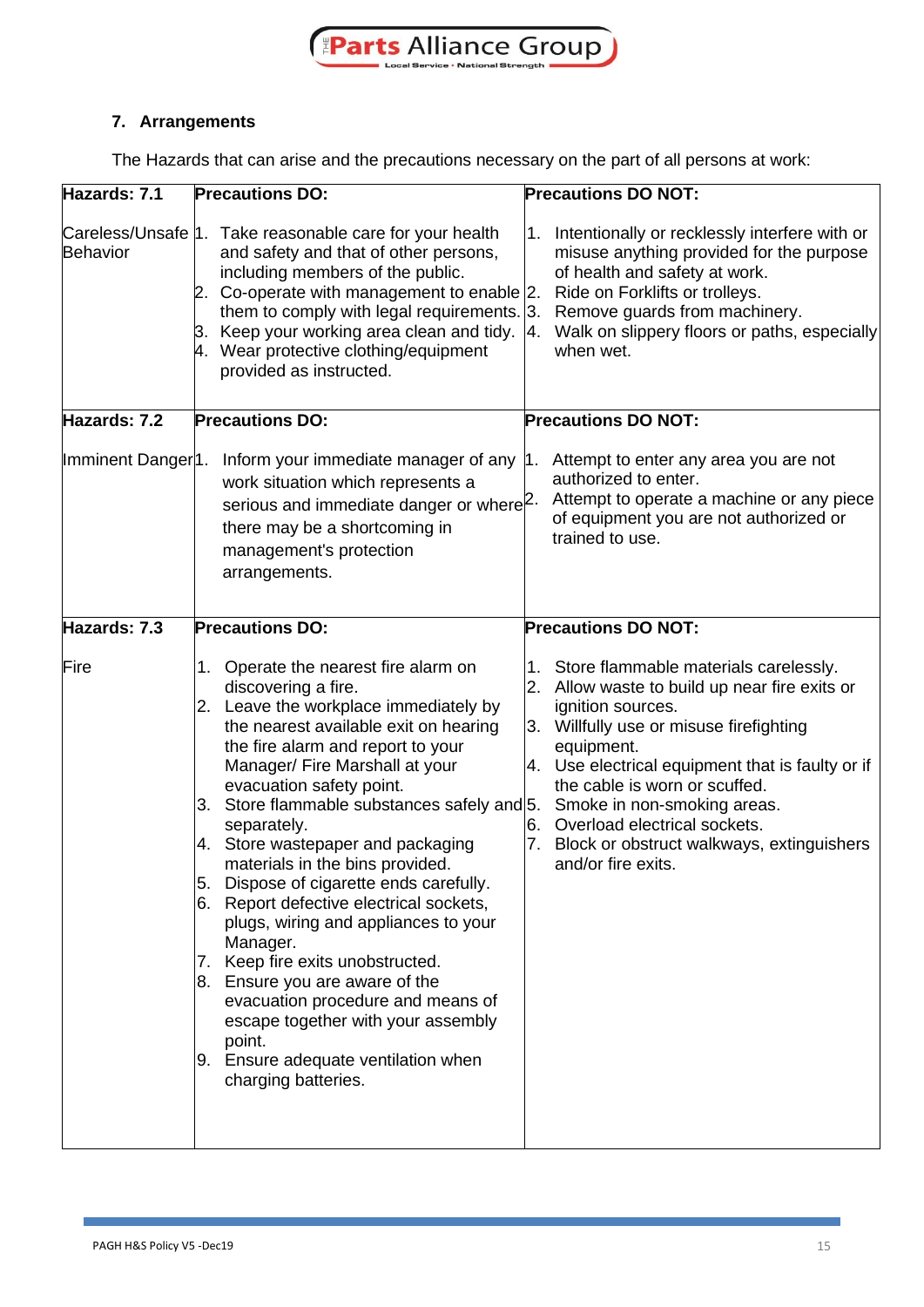

| Hazards: 7.4             | <b>Precautions DO:</b>                                                                                                                                                                                                                                                                                                                                                                                                                                                                                                                                                   | <b>Precautions DO NOT:</b>                                                                                                                                                                                                                                                                                                                                                                                          |
|--------------------------|--------------------------------------------------------------------------------------------------------------------------------------------------------------------------------------------------------------------------------------------------------------------------------------------------------------------------------------------------------------------------------------------------------------------------------------------------------------------------------------------------------------------------------------------------------------------------|---------------------------------------------------------------------------------------------------------------------------------------------------------------------------------------------------------------------------------------------------------------------------------------------------------------------------------------------------------------------------------------------------------------------|
| Slip, Trips and<br>Falls | Be careful when walking.<br>l1.<br>Report tripping hazards to your<br>2.<br>Manager.<br>Wear suitable footwear.<br>З.<br>Use the correct access equipment<br>4.<br>when you cannot reach items.<br>Be aware of obstructions sticking out.<br>5.                                                                                                                                                                                                                                                                                                                          | 1. Read whilst walking on staircases and<br>surfaces that may be slippery.<br>Leave the bottom draw of a filing cabinet<br>2.<br>open.<br>Stand on swivel chairs to reach overhead<br>З.<br>items.<br>4. Wear unsuitable footwear that may cause<br>you to slip, trip or fall.<br>5. Run anywhere in the workplace.                                                                                                 |
| Hazards: 7.5             | <b>Precautions DO:</b>                                                                                                                                                                                                                                                                                                                                                                                                                                                                                                                                                   | <b>Precautions DO NOT:</b>                                                                                                                                                                                                                                                                                                                                                                                          |
| Work Equipment 1.        | Use any work equipment in accordance 1.<br>with the instructions and training<br>provided and only for the purposes<br>intended.<br>Report defects in work equipment to<br>2.<br>your Manager.<br>3. Use hand tools carefully and only for<br>their correct purpose.<br>Ensure guards are in place before<br>4.<br>using any machinery.<br>Isolate all electrical machinery before<br>5.<br>maintenance is undertaken.<br>Follow the manufacturer's instructions<br>in the correct use of the equipment.<br>Isolate electrical equipment before test<br>7.<br>or repair. | Use defective or dangerous work<br>equipment.<br>Attempt to modify or repair work equipment.<br>2.<br>3.<br>Use any equipment you have not been<br>trained to use.<br>Override or interfere with interlock guards,<br>4.<br>or safety devices fitted to the equipment.<br>5.<br>Operate any equipment deemed unsafe by<br>a Supervisor.<br>Use work equipment for a purpose for<br>6.<br>which it was not designed. |
| Hazards: 7.6             | <b>Precautions DO:</b>                                                                                                                                                                                                                                                                                                                                                                                                                                                                                                                                                   | <b>Precautions DO NOT:</b>                                                                                                                                                                                                                                                                                                                                                                                          |
|                          | Manual Handling 1. Avoid the need to lift any loads<br>manually.<br>Use mechanical methods as a<br>2.<br>preferred option.<br>Lift all loads carefully and in<br>3.<br>accordance with the manual handling<br>training and instruction guidelines.<br>Report manual handling hazards to<br>И.<br>your Manager.<br>5. Any load over 20Kgs should be<br>completed by two persons or split into<br>smaller loads.                                                                                                                                                           | 1. Lift any object without an appropriate risk<br>assessment being carried out prior to the<br>lifting tasks.<br>Attempt to lift anything if you feel it is<br>2.<br>beyond your physical capability.<br>Lift loads if you are a young person,<br>3.<br>pregnant or have a medical condition (e.g.<br>musculoskeletal disorders)                                                                                    |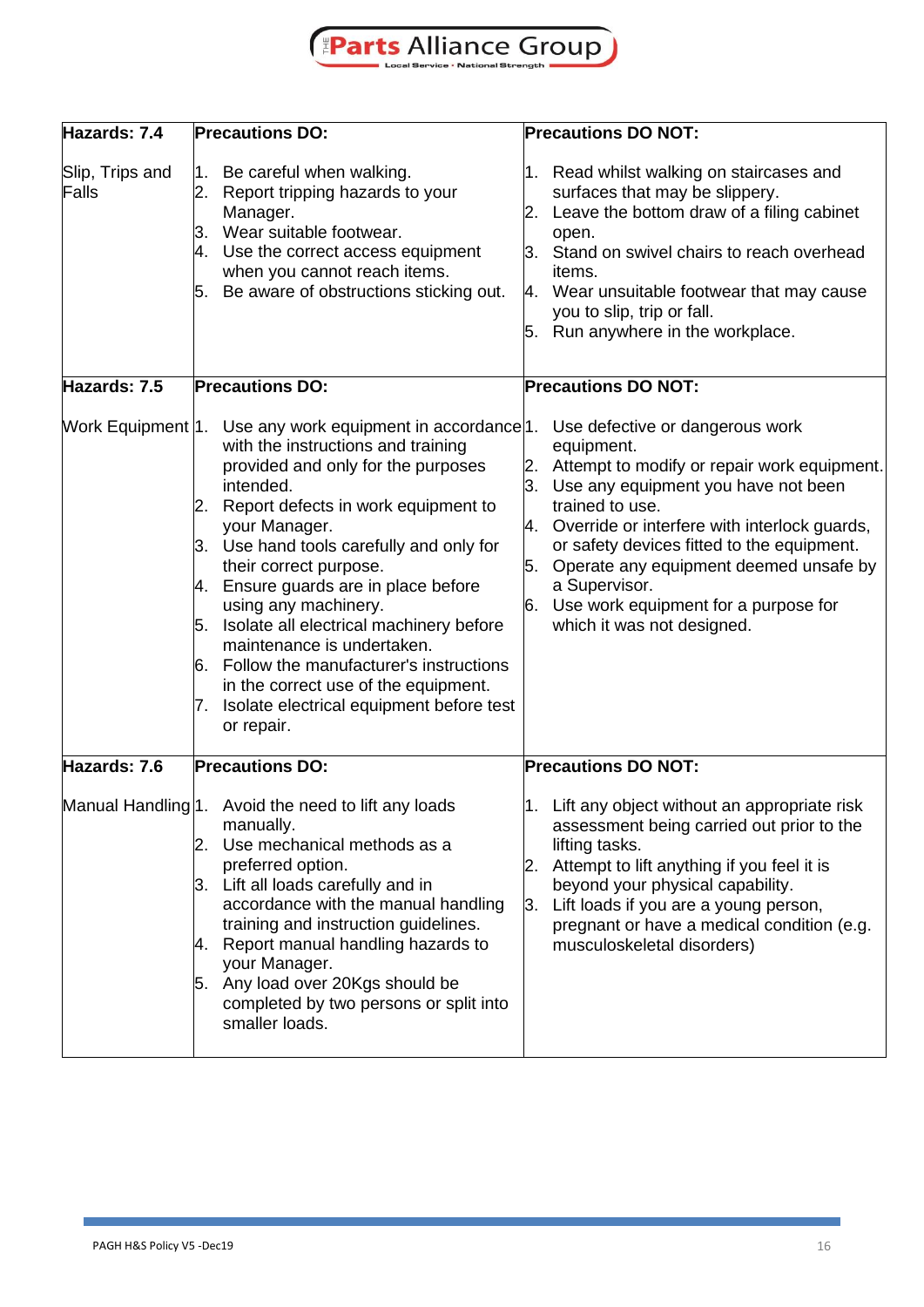### EParts Alliance Group

| Hazards: 7.7                 | <b>Precautions DO:</b>                                                                                                                                                                                                                                                                                                                                                                                                                                                                                                                                                               | <b>Precautions DO NOT:</b>                                                                                                                                                                                                                                                                                                                                                                        |
|------------------------------|--------------------------------------------------------------------------------------------------------------------------------------------------------------------------------------------------------------------------------------------------------------------------------------------------------------------------------------------------------------------------------------------------------------------------------------------------------------------------------------------------------------------------------------------------------------------------------------|---------------------------------------------------------------------------------------------------------------------------------------------------------------------------------------------------------------------------------------------------------------------------------------------------------------------------------------------------------------------------------------------------|
| Electricity                  | 1. Check that wires, leads, connections,<br>plugs and sockets are in sound<br>condition and that plugs are properly<br>connected to the appliance.<br>2. Ensure that flexes are not allowed to<br>trail across floors.<br>3. Isolate all electrical machinery before<br>maintenance is undertaken.<br>Switch off, remove the plug and report<br>4.<br>to your Manager in cases where an<br>electrical appliance may appear to be<br>defective or dangerous.<br>5. Report to your Manager any dangerous<br>wiring, defective connections and<br>overheating of electrical appliances. | 1. Attempt to repair defective electrical<br>appliances, cables, flexes, plugs or sockets.<br>2. Use defective electrical appliances.<br>3. Touch or attempt to move electrical<br>appliances with wet hands.<br>4. Use a fused multi-socket block where more<br>than one appliance is supplied from a power<br>point.<br>5. Overload electrical sockets.<br>6. Use any form of temporary wiring. |
| Hazards: 7.8                 | <b>Precautions DO:</b>                                                                                                                                                                                                                                                                                                                                                                                                                                                                                                                                                               | <b>Precautions DO NOT:</b>                                                                                                                                                                                                                                                                                                                                                                        |
| Housekeeping<br>and Cleaning | Keep working areas tidy, returning<br>1.<br>equipment and materials to their correct <sup>[2]</sup> . Leave waste materials on the floor.<br>storage points at the end of each day.<br>Keep your working area clean.<br>2.<br>Ensure wooden pallets are returned to<br>the suppliers or stored safely.<br>4. Pay special attention to loose screws<br>and nails in pallets.<br>5. Avoid spilling electrolyte when topping<br>up batteries.<br>6. Keep floors clear of obstruction.<br>7. Clean up any spillages immediately.                                                         | 1. Work untidily.<br>3. Obstruct walkways and/or fire exits with<br>waste and materials.                                                                                                                                                                                                                                                                                                          |
| Hazards: 7.9                 | <b>Precautions DO:</b>                                                                                                                                                                                                                                                                                                                                                                                                                                                                                                                                                               | <b>Precautions DO NOT:</b>                                                                                                                                                                                                                                                                                                                                                                        |
| Stacking and<br>Storage      | 1. Ensure goods are stacked on the<br>shelving or racking provided, or in a<br>separate designated storage area.<br>Ensure marked gangways are kept<br>2.<br>clear at all times.<br>3. Ensure your route is clear before<br>stacking materials.<br>4. Ensure suitable PPE is worn at all<br>times.                                                                                                                                                                                                                                                                                   | Obstruct the gangways.<br>1.<br>Place frequently used items out of reach.<br>2.<br>Stack loads higher than necessary as to<br>3.<br>cause loads to fall onto others.                                                                                                                                                                                                                              |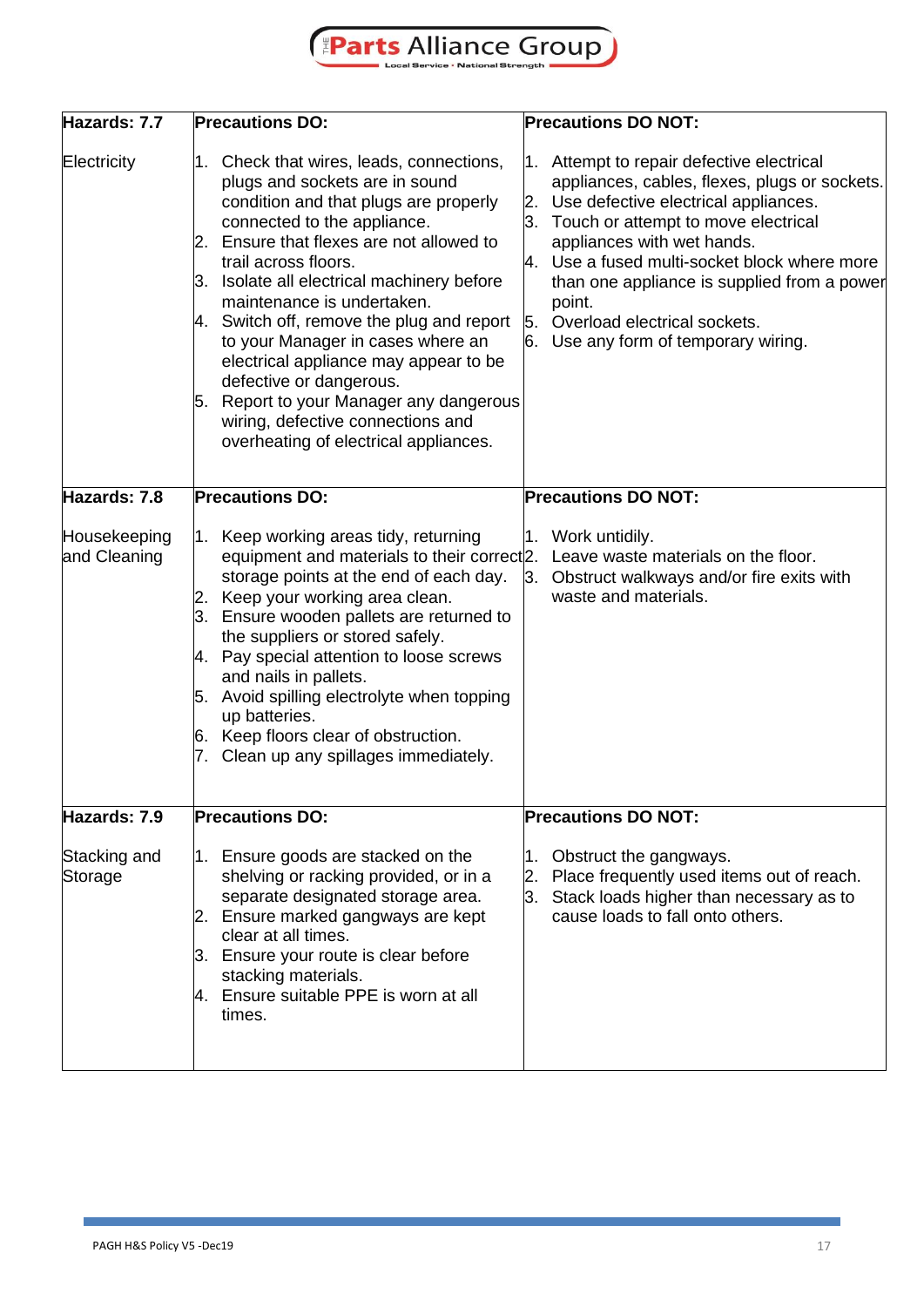# EParts Alliance Group

| Hazards: 7.10           | <b>Precautions DO:</b>                                                                                                                                                                                                                                                                                                                                                                                                                                                                                                                                                                                                                                                                                            | <b>Precautions DO NOT:</b>                                                                                                                                                                                                                                                                                                                                                                                                                                                      |
|-------------------------|-------------------------------------------------------------------------------------------------------------------------------------------------------------------------------------------------------------------------------------------------------------------------------------------------------------------------------------------------------------------------------------------------------------------------------------------------------------------------------------------------------------------------------------------------------------------------------------------------------------------------------------------------------------------------------------------------------------------|---------------------------------------------------------------------------------------------------------------------------------------------------------------------------------------------------------------------------------------------------------------------------------------------------------------------------------------------------------------------------------------------------------------------------------------------------------------------------------|
| Work at Height          | 1. Store ladders only on the racks<br>provided.<br>Ensure ladders are safe before use.<br>2.<br>Ensure the correct pitch of the ladder<br>(one out four up) prior to using.<br>Ensure a ladder is correctly secured at<br>4.<br>its upper resting place.<br>5. Report defects in ladders to your<br>Manager.<br>Use necessary PPE when working at<br>6.<br>heights e.g. harness.<br>Ensure all tools and materials will not<br>7.<br>fall from height onto others working or<br>passing below.<br>8. Follow safe systems and use<br>appropriate equipment for long duration<br>of work rather than a ladder e.g. tower,<br>mobile, elevating work platform<br>(MEWP).                                             | 1. Use defective ladders.<br>2. Climb a ladder at the wrong pitch.<br>3. Attempt to reach items which are out of<br>reach.<br>4. Use a ladder which has been modified or<br>painted.<br>5. Assemble towers if you have not been<br>trained to do so.<br>6. Operate a mobile, elevating work platform<br>(MEWP) if you are not qualified to do so.<br>Allow people to work below or in close<br>7.<br>proximity to work being carried out at<br>height.<br>Work on a roof.<br>8. |
| Hazards: 7.11           | <b>Precautions DO:</b>                                                                                                                                                                                                                                                                                                                                                                                                                                                                                                                                                                                                                                                                                            | <b>Precautions DO NOT:</b>                                                                                                                                                                                                                                                                                                                                                                                                                                                      |
| Hazardous<br>Substances | 1. Check safety data sheets for<br>correct storage and handling.<br>2. Use substances in accordance with<br>manufacturers' instructions.<br>Keep the lids on the substances<br>3.<br>unless for immediate use.<br>Take care to avoid spillages of<br>А.<br>substances.<br>5. Deal with spillages immediately using<br>the appropriate spillage control<br>process.<br>6. Take care when transporting<br>substances.<br>7. Store used or soiled rags in the<br>metal bin.<br>8. Comply with your duties under the<br>Control of Substances to Health<br>Regulations 2002.<br>9. Wear appropriate PPE at all times<br>when handling chemicals.<br>10. Seek medical attention if exposed to<br>hazardous substances. | 1. Smoke in the building.<br>2. Smoke near flammable substances.<br>3. Mix substances unless you have<br>authority to do so.<br>4. Leave substances unattended when they<br>have been assigned for a process.<br>5. Decant a chemical into an unmarked<br>container.<br>6. Handle chemicals you are not trained to<br>handle.<br>7. Try to neutralize one chemical with<br>another if a spillage occurs.                                                                        |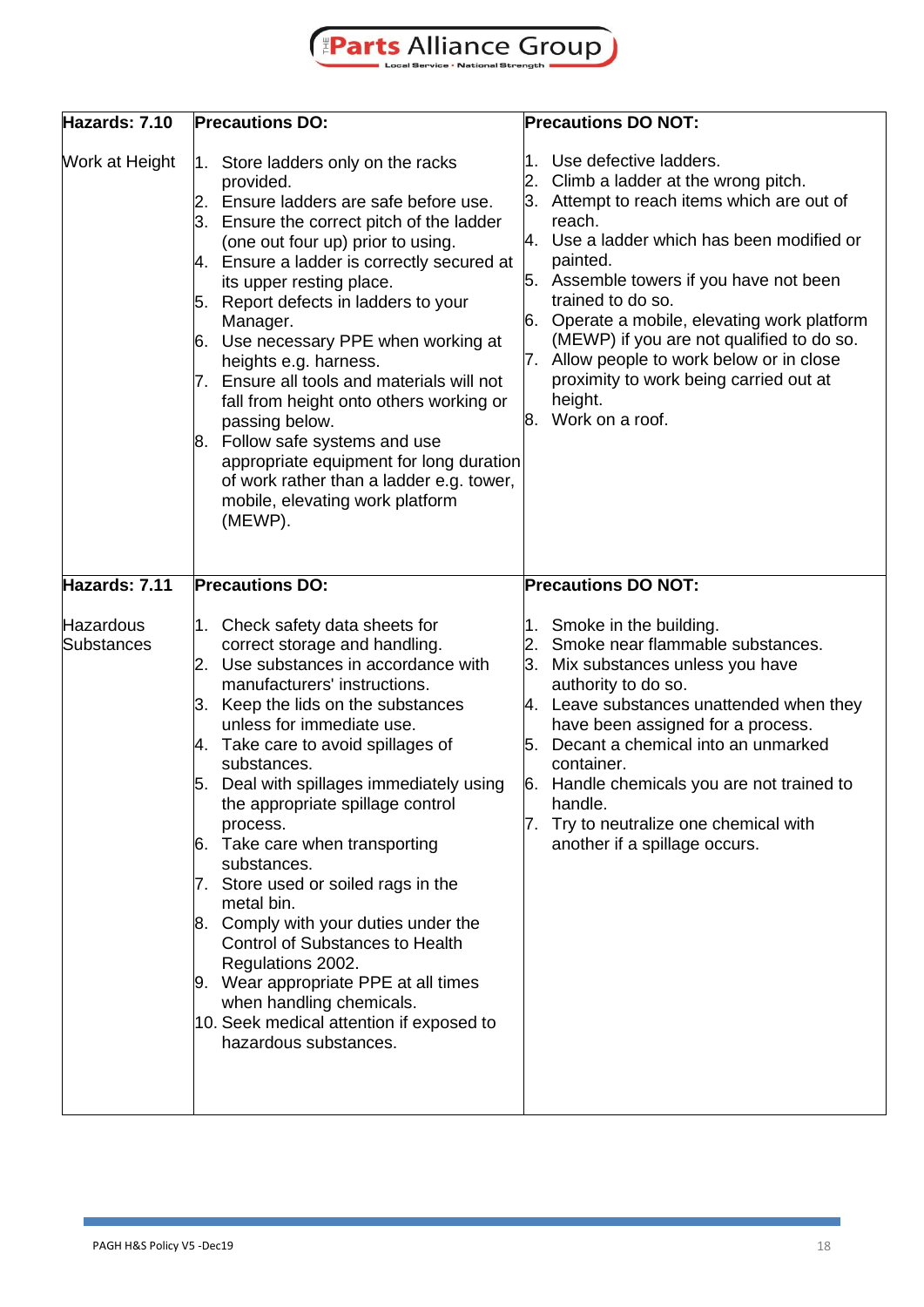

| Hazards: 7.12                                         | <b>Precautions DO:</b>                                                                                                                                                                                                                                                                                                                                                                                                                                                                                                                                                                                                                                                                                  | <b>Precautions DO NOT:</b>                                                                                                                                                                                                                                                                                                                                                                                           |
|-------------------------------------------------------|---------------------------------------------------------------------------------------------------------------------------------------------------------------------------------------------------------------------------------------------------------------------------------------------------------------------------------------------------------------------------------------------------------------------------------------------------------------------------------------------------------------------------------------------------------------------------------------------------------------------------------------------------------------------------------------------------------|----------------------------------------------------------------------------------------------------------------------------------------------------------------------------------------------------------------------------------------------------------------------------------------------------------------------------------------------------------------------------------------------------------------------|
| <b>Forklift Trucks</b>                                | Only operate the truck if you<br>1.<br>have been trained to do so.<br>2. Warn employees prior to<br>operating in their vicinity.<br>3. Take extreme care when leaving the<br>truck or operating the truck.<br>4. Take extreme care when the load is<br>raised significantly above<br>ground/floor level.<br>5. Take extreme care when operating<br>on a slope.<br>Inspect the truck daily and<br>6.<br>ensure defects are remedied<br>prior to use.<br>7. Keep loads low and balanced.<br>8. Keep wide loads centered.<br>9. Reverse slowly after unloading,<br>checking over the shoulder<br>regularly.<br>10. Ensure that beacons are used<br>along with audible warnings and<br>seatbelts if fitted. | Operate the truck unless you have<br>1.<br>passed the proficiency test and are<br>authorized to do so.<br>Leave the truck unattended with the<br>2.<br>keys in or near the ignition switch.<br>Smoke in battery charging areas.<br>3.<br>Carry passengers or lift people.<br>4.<br>Load the truck beyond its rated<br>5.<br>capacity.<br>Carry a load that is too high.<br>6.<br>Raise or lower loads whilst moving. |
| Hazards: 7.13<br>Display Screen<br>Equipment<br>(DSE) | <b>Precautions DO:</b><br>1. Avoid continual exposure to poor<br>posture, static posture and<br>uncomfortable layout.<br>2. Take time to design your<br>workstation and adjust the<br>height of your chair to a<br>comfortable position.<br>Avoid glare.<br>З.<br>4. Keep the screen clean, using<br>only recommended agents.<br>5. Avoid hot and dry atmospheres.<br>6. Keep food and drink away from the<br>keyboard.<br>7. Ensure you have regular                                                                                                                                                                                                                                                   | <b>Precautions DO NOT:</b><br>1. Work at the workstation longer than<br>necessary.<br>Hold the same position for longer<br>2.<br>than necessary.<br>Use defective screens,<br>3.<br>keyboards or other equipment.                                                                                                                                                                                                    |
|                                                       | eyesight tests.                                                                                                                                                                                                                                                                                                                                                                                                                                                                                                                                                                                                                                                                                         |                                                                                                                                                                                                                                                                                                                                                                                                                      |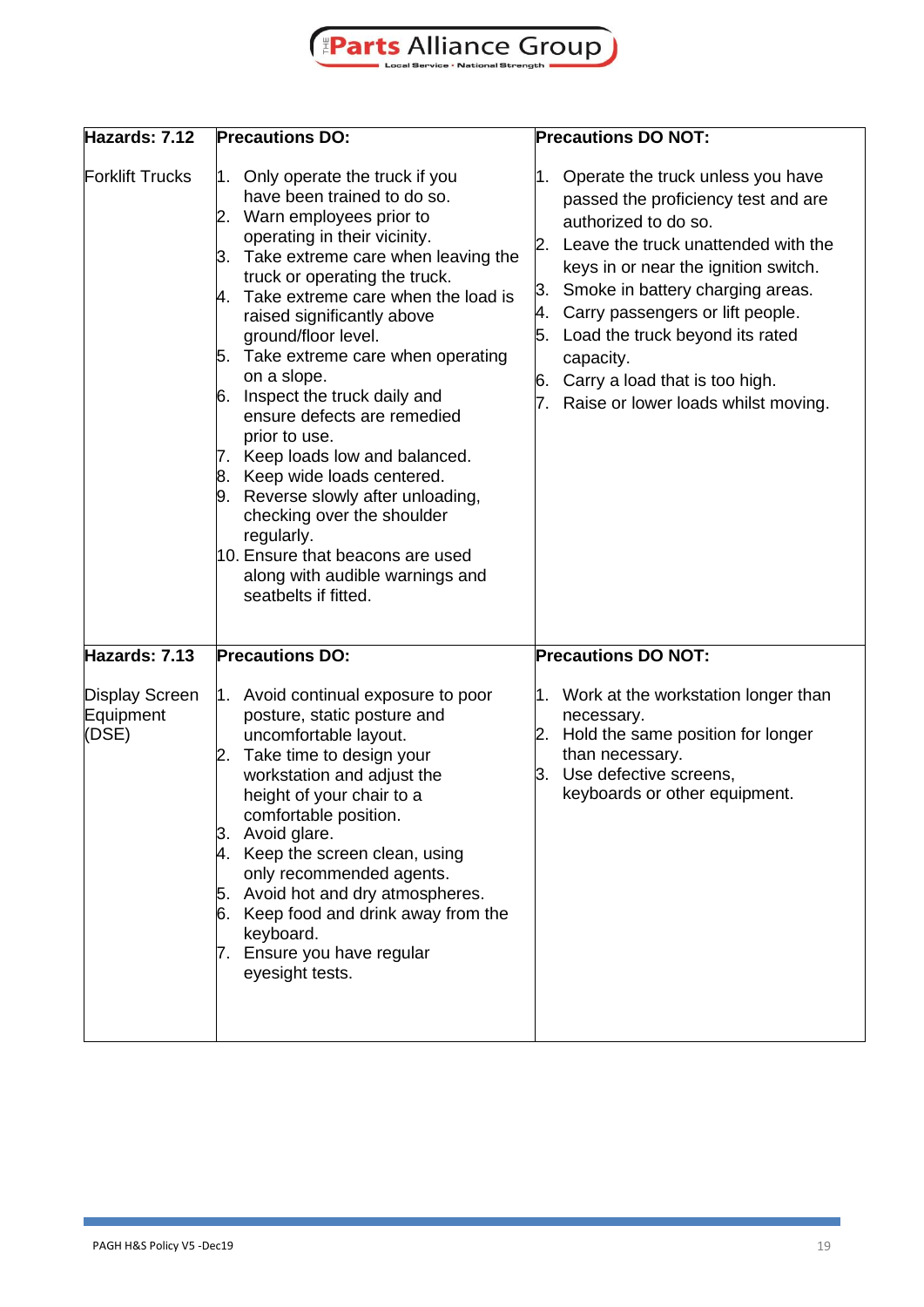

| Hazards: 7.14          | <b>Precautions DO:</b>                                                                                                                                                                                                                                                                                                                  | <b>Precautions DO NOT:</b>                                                                                                                                                                                           |
|------------------------|-----------------------------------------------------------------------------------------------------------------------------------------------------------------------------------------------------------------------------------------------------------------------------------------------------------------------------------------|----------------------------------------------------------------------------------------------------------------------------------------------------------------------------------------------------------------------|
| <b>Barrel Handling</b> | 1. Use manual handling aids whenever<br>possible.<br>Inspect the Barrel Trailer before use.<br>3. Ensure the Barrel is securely<br>fastened.<br>4. Follow the Barrel Trailer procedure.<br>5. Use the barrel handling equipment<br>provided.<br>6. Ensure two people man-handle a<br>barrel.<br>7. Avoid unnecessary moving of barrels. | Try and move a barrel on your own.<br>l1.<br>2. Assume the Barrel Trailer is fit for<br>purpose.<br>Load a barrel in the back of delivery<br>Β.<br>vehicles.<br>Collect old barrels from customer<br>4.<br>premises. |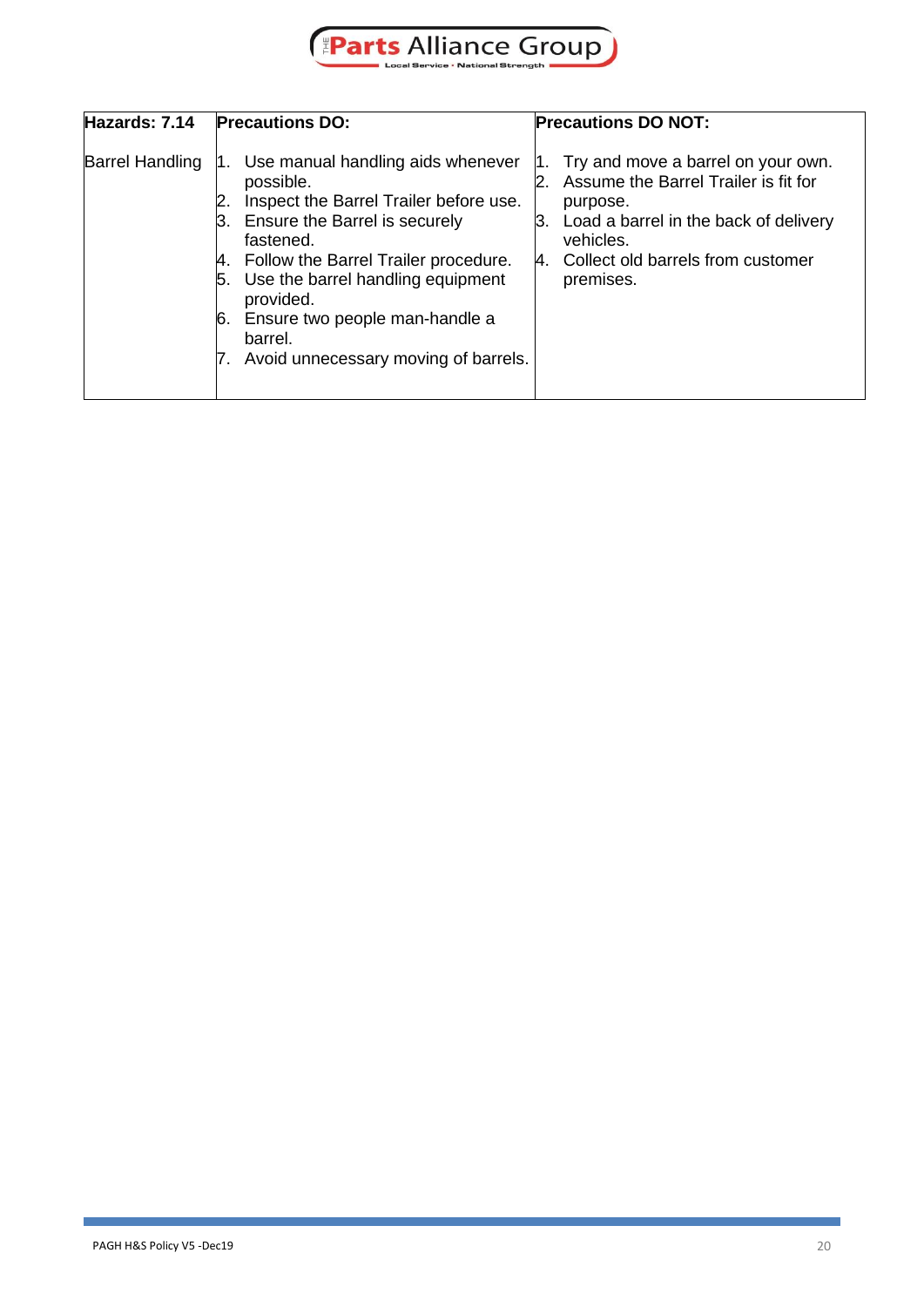

#### 8. **Appendices**

#### **8.1 Policy Statement - Health & Safety Training**.

The Company acknowledges its duties under the Health and Safety at Work etc. Act 1974, and subsequent regulations to provide Health & Safety Training for all employees. Documents and training modules will be issued where possible solely through the social learning platform. Appropriate Health & Safety Training will be provided for all employees under the following circumstances:

- **•** Introduction of new work equipment or any change in respect of equipment already in use;
- On the introduction of new technology;
- On the introduction of a new system of work or a change respecting an existing system of work;
- In the correct and safe use of hazardous substances;
- **•** In correct manual handling techniques;
- **•** In the correct use of personal protective equipment:
- Annual Refresher Training in appropriate Risk Assessments & Method Statements
- Regular Toolbox Talks program to be rolled out Company Wide
- Any other Health & Safety issue deemed necessary by the Company.

#### **8.2 Policy Statement – The Provision of Health & Safety Information**.

The Company acknowledges its duties under the Health and Safety at Work etc. Act 1974. and subsequent regulations to provide comprehensible and relevant information to employees on the hazards that may arise during their work and the precautions necessary to minimize them.

Health & Safety Information will be provided by the Health & Safety Department to any employee seeking such information. External sources of information include:

- The Health and Safety Executive (HSE)
- **EXEC** Local Environmental Health Departments
- **The Royal Society for the Prevention of Accidents (ROSPA)**
- The British Safety Council

#### **8.3 Policy Statement – Arrangements for Young Persons at Work**

The Company acknowledges its duties towards young persons under the Health and Safety at Work etc. Act 1974 and, in particular, the Management of Health and Safety at Work Regulations 1999. Under these Regulations the Company has a responsibility to ensure that young people employed are not exposed to risk due to lack of experience, being unaware of existing or potential risks and/or lack of maturity.

Under the Law, a young person is deemed to be anyone under 18.

The Company will consider the physical and psychological capacity of all young persons employed to carry out their duties, ensuring that they are physically capable of doing so, and are able to understand, remember and follow instructions.

The Company will consider whether the work the young persons will do involves risk of accidents that cannot reasonably be recognized or avoided by young people due to their insufficient attention to safety or lack of experience or training. A young person may be unfamiliar with 'obvious' risks. The Company will ensure that specific Young Person Risk Assessments are conducted and communicated both to the Young Persons and their immediate Supervisors as closer supervision is essential.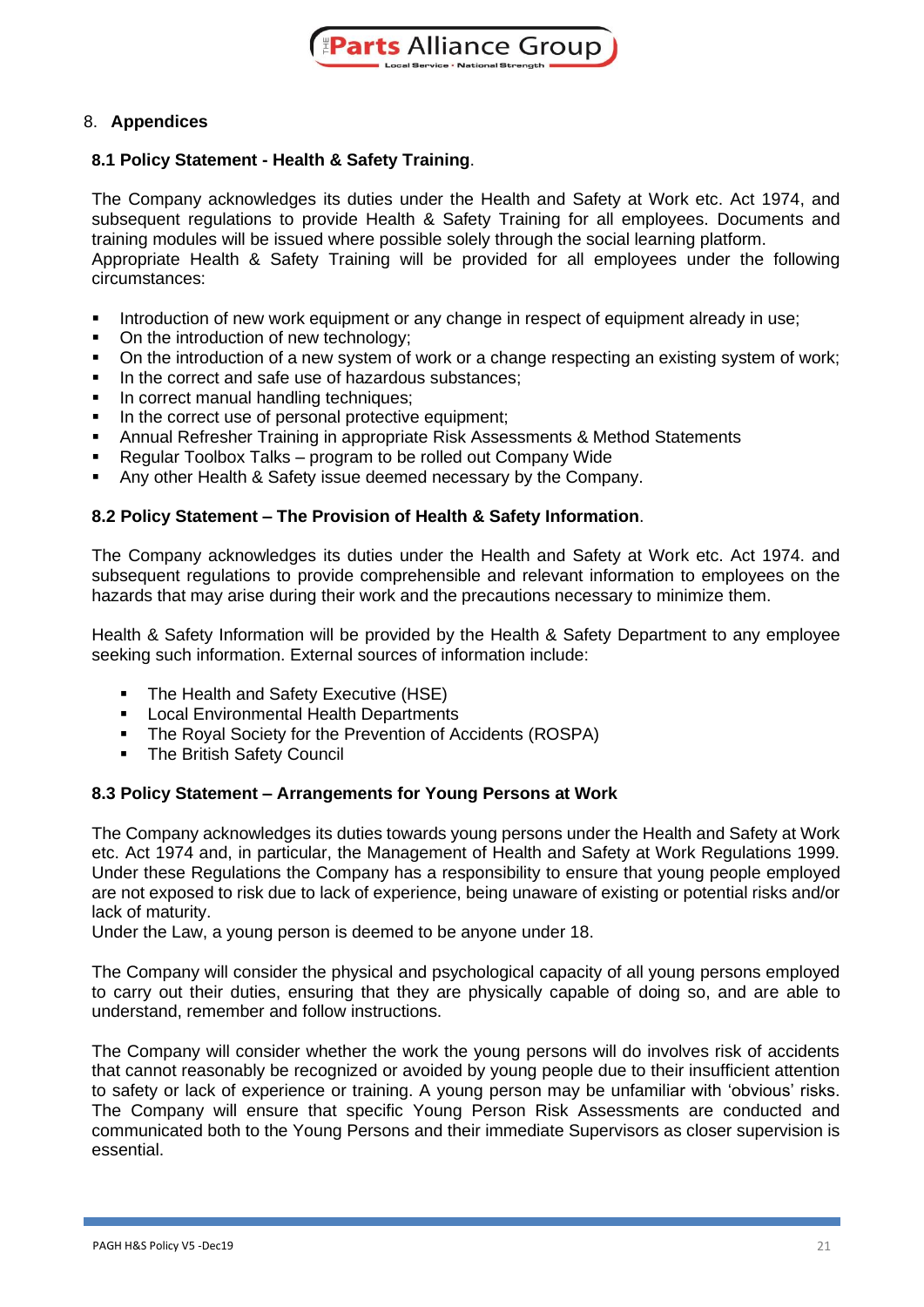

#### **8.4 Policy Statement - Consultation with Employees on Matters relating to Health & Safety at Work**.

The Company acknowledges its duties to consult with both trade union-elected safety representatives and/or nontrade union representatives regarding Health & Safety matters relating to work under:

- The Health and Safety at Work etc. Act 1974;
- The Safety Representatives and Safety Committees Regulations 1977;
- **The Health and Safety (Consultation with Employees) Regulations 1996;**

With a view to the making and maintenance of arrangements which will enable the Company and its employees to co-operate effectively in promoting and developing measures, to ensure the safety and health of employees at work, and in checking the effectiveness of such measures.

Active participation in Monthly Safety Committee meetings are to be encouraged.

#### **8.5 Policy Statement – Personal Protective Equipment (PPE)**

It is a legal requirement under Section 7 of the Health & Safety at Work etc. Act 1974 that employees co-operate with the Company and use PPE provided where required. Where a Risk Assessment identifies a requirement for PPE the Company will ensure that the PPE is suitable, correctly maintained and that the operative is properly trained to use it.

#### **Hard Hats**

These must be worn where there is a risk of injury either from falling materials or from striking the head against protruding objects.

#### **Eye Protection**

To be used wherever there is a risk of contamination from chemicals either by vapour or splashing, or risk from dust or any danger from flying particles. All protection is to be BSEN166.

#### **Hand Protection**

Gloves are provided for the handling of items which may be sharp, rough, hot, cold, contaminated with either chemical or biological agents or liable to cause a hazard by breaking in the hand, e.g. glass. Barrier creams will be provided for use when dealing with mildly irritant substances.

#### **Foot Protection**

Safety footwear is to be worn in all areas where there is a risk of injury to the feet from either materials or equipment crushing the feet, or from materials penetrating the soles of the feet. Safety Footwear must have steel or composite toecaps and midsoles as well as being chemical resistant.

#### **Hi-Visibility Clothing**

MUST be worn by all employees in any areas where vehicles and/or Forklift Trucks operate. This includes inside the Warehouse environment, Goods-In Areas, and Yards. Drivers are also to wear Hi-Visibility vests when delivering to customer premises.

#### **Other PPE**

Depending on the task, other appropriate PPE is to be worn when required, as identified in the applicable Risk Assessment.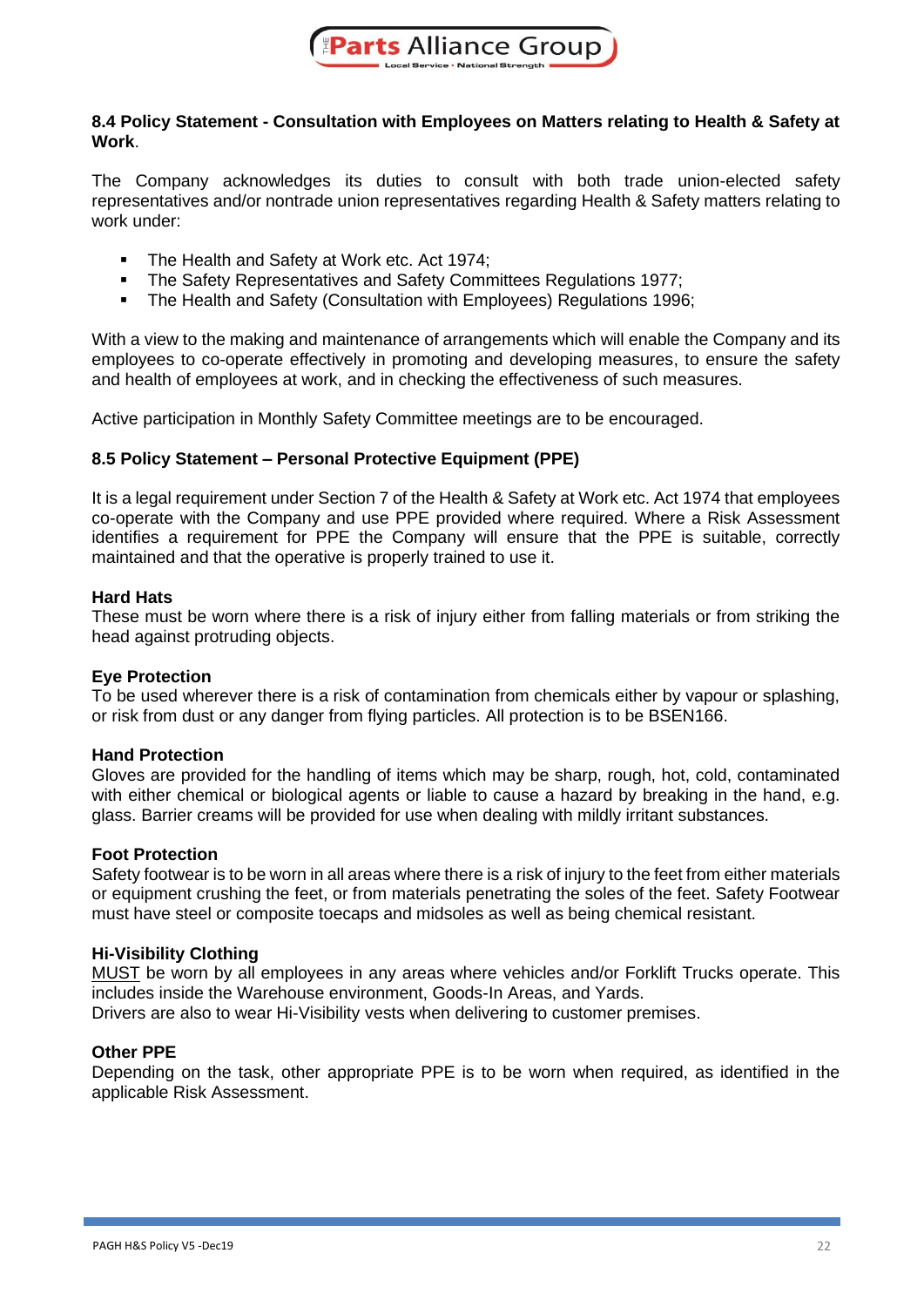

#### **8.6 Policy Statement – New and Expectant Mothers**

The employer has a duty to conduct Risk Assessments and evaluate hazards specific to new and expectant mothers;

- To ensure the health, safety and wellbeing of all new and expectant mothers in liaison with Managers, Supervisors and any other professionals concerned.
- To provide information and advice to new and expectant mothers with regard to health risks at work.
- To provide advice to Managers, Supervisors with regard to their obligations towards new and expectant mothers at work.

#### **8.7 Policy Statement – Accident Investigation**

The Company will investigate all accidents and near misses to determine their underlying cause for the purpose of ensuring that there is no recurrence, using the lessons learnt to improve health and safety performance within the Company. The Company adopts a no blame culture when investigating accidents for the purpose of improving health and safety performance.

The type and level of the investigation will be appropriate to the circumstances. Those involved in the accident investigation will be competent to do so and will be provided with adequate training, information and support. The investigation report will provide a factual account of the accident, draw objective conclusions and identify practical recommendations. Agreed actions will be implemented within realistic timescales.

In the event of an external investigation by the enforcement authorities, full cooperation will be provided.

#### **Investigation Procedure:**

Once the area has been made safe the accident should be investigated promptly by the health and safety director/manager, managing director, etc. or by the person that he or she nominates department manager, supervisor, etc.

The decision as to who will investigate the accident will be made after consideration of the type of accident. The competent person conducting the investigation will appoint an investigation team if necessary and obtain specialist advice from technical experts when required. The accident investigation form should be used to record the details of the investigation. The level and type of investigation will depend on the circumstances and severity (or potential severity) of the accident.

The person conducting the investigation will (if necessary):

- Obtain factual information regarding the accident, including the accident location, time and date of the accident, the work activity being undertaken, the people involved and the sequence of events;
- Conduct an inspection of the accident site once the area has been made safe, and take appropriate photographs;
- Obtain written statements from all relevant parties;
- Conduct and document interviews with relevant personnel;
- If relevant, obtain physical evidence (equipment, damaged products, etc.);
- Obtain and review relevant documentation (training, inspection, maintenance records, work procedures, etc.);
- Review existing relevant risk assessments and corresponding arrangements.